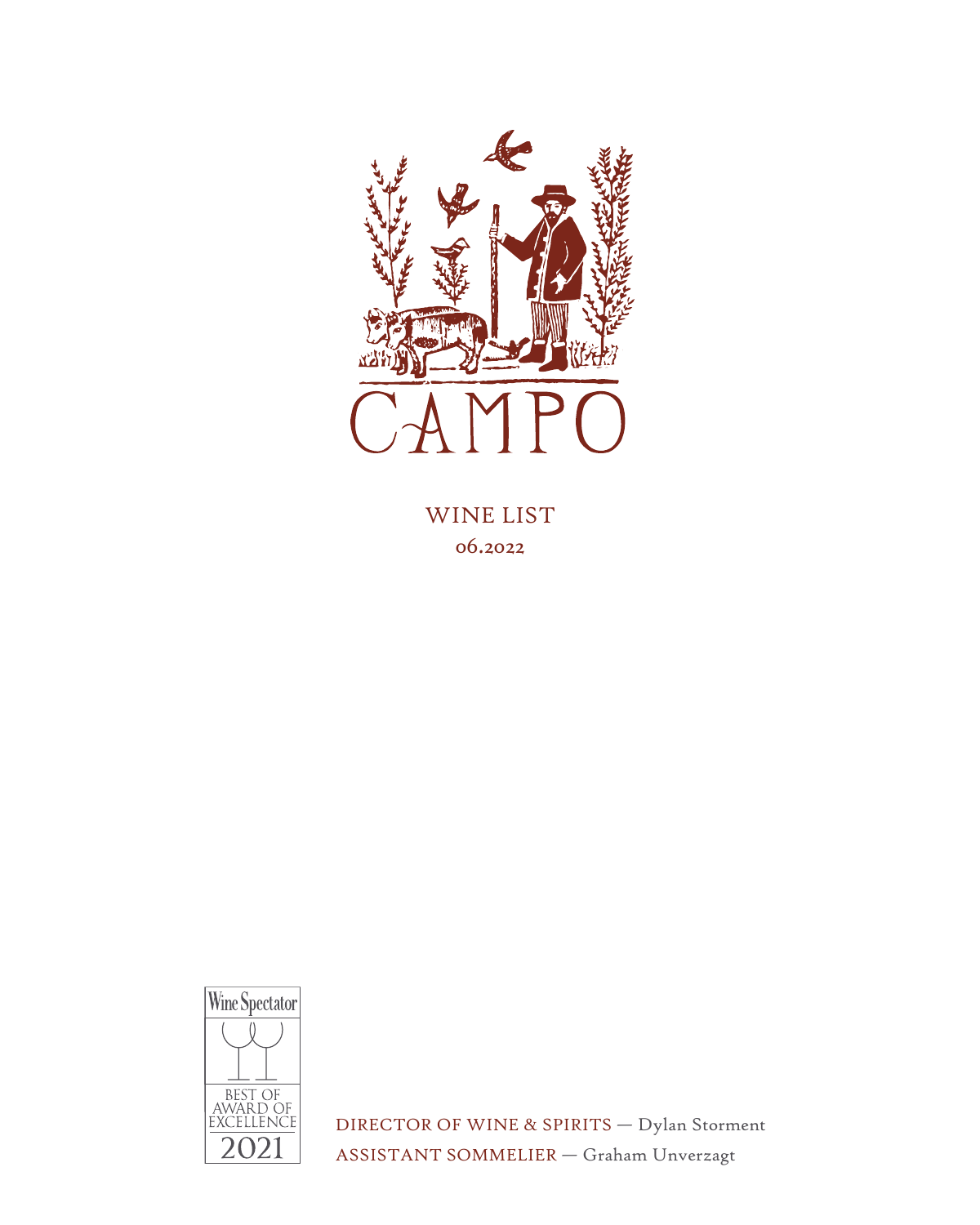## TABLE OF CONTENTS

|                                             | page #         |
|---------------------------------------------|----------------|
| WINE BY THE GLASS                           | $\mathbf I$    |
| RESERVE WINE BY THE GLASS                   | $\overline{a}$ |
| <b>HALF BOTTLES</b>                         | $\overline{3}$ |
| WINES OF NEW MEXICO                         | $\overline{4}$ |
| <b>CHAMPAGNE</b>                            | 5              |
| SPARKLING                                   | 6              |
| WHITE WINES OF THE NEW WORLD                | $\overline{7}$ |
| WHITE WINES OF FRANCE                       | 8              |
| WHITE WINES OF ITALY, SPAIN AND GERMANY     | 9              |
| WHITE WINES OF THE OLD WORLD                | IO             |
| SKIN CONTACT WINES OF THE WORLD             | II             |
| RED WINES OF CALIFORNIA                     | $12 - 13$      |
| RED WINES OF NORTH AMERICA                  | $I_4$          |
| RED WINES OF ARGENTINA, CHILE AND PORTUGAL  | 15             |
| RED WINES OF FRANCE                         | $16 - 18$      |
| RED WINES OF ITALY                          | $19 - 20$      |
| RED WINES OF SPAIN                          | $2I - 22$      |
| RED WINES OF GERMANY, MACEDONIA AND LEBANON | 23             |
| <b>AFTER DINNER</b>                         | 24             |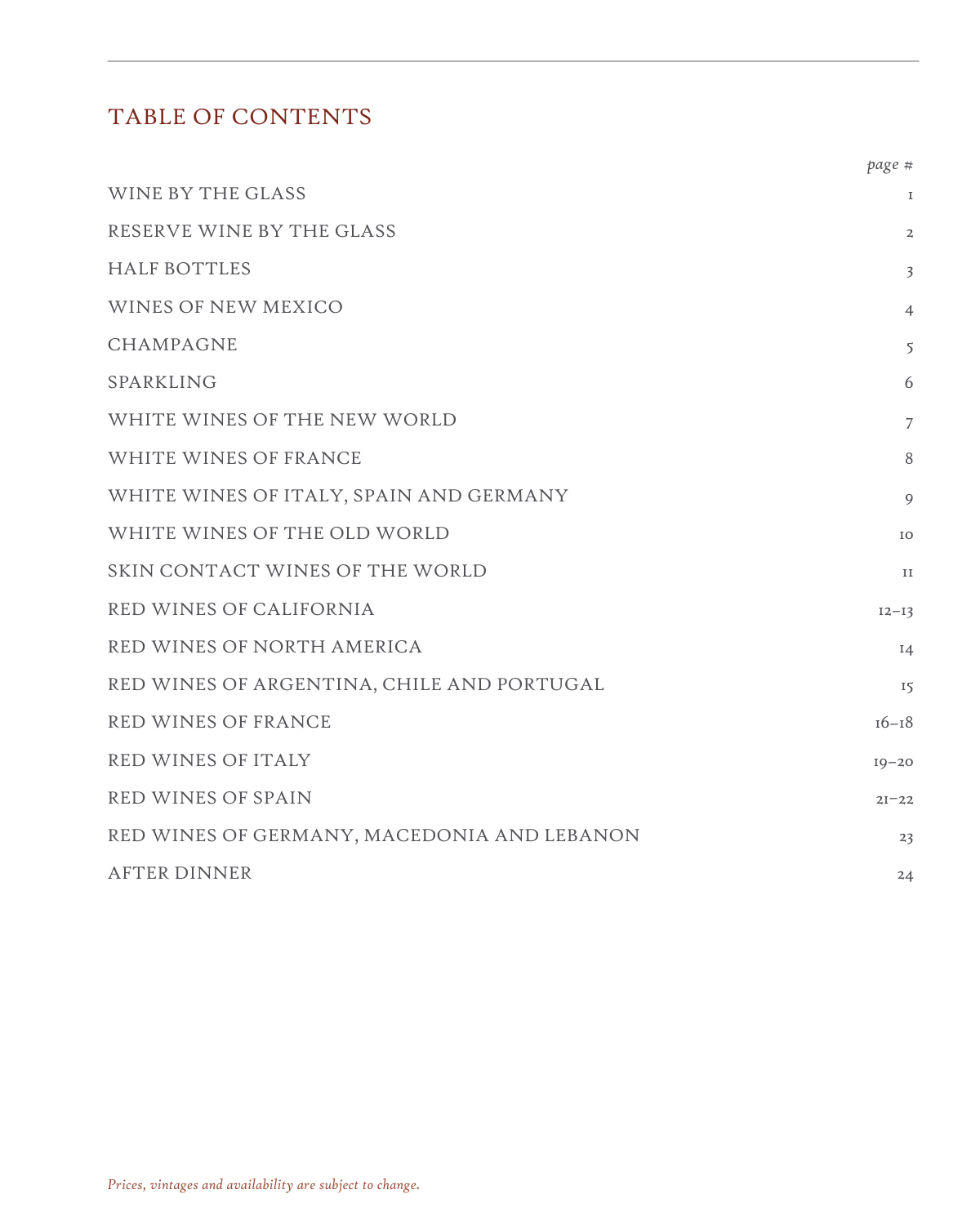# WINE BY THE GLASS *— 3oz, 6oz, and by the bottle available*

|                                                                                      | 30z | 6oz | bottle    |
|--------------------------------------------------------------------------------------|-----|-----|-----------|
| Sparkling                                                                            |     |     |           |
| NV Gruet Blanc de Noirs, New Mexico                                                  | \$7 | 13  | 50        |
| NV Pierre Sparr Crémant d'Alsace Brut Rosé, Alsace, France                           | 7   | I4  | 54        |
| NV Krug "Grande Cuvée" (375ml), Reims, Champagne, France                             |     |     | 155       |
| White                                                                                |     |     |           |
| 2020 Sheehan Vidal Blanc, Middle Rio Grande Valley, New Mexico                       | 8   | 16  | 62        |
| 2019 Trimbach Gewürztraminer, Alsace, France                                         | 8   | 16  | 62        |
| 2020 Buglioni "Musa", Lugana, Italy                                                  | 8   | 15  | 58        |
| 2019 Guy Robin "Vieilles Vignes", Chablis, Burgundy, France                          | 9   | 18  | 70        |
| Orange                                                                               |     |     |           |
| Orange of the Day                                                                    |     |     | <b>MP</b> |
| Rosé                                                                                 |     |     |           |
| Rosé of the Day                                                                      |     |     | <b>MP</b> |
| Red                                                                                  |     |     |           |
| 2020 Stolpman Vineyards "Combe" Trousseau, Ballard Canyon, Santa Barbara, California | 8   | 16  | 62        |
| 2019 Stirm "Glenwood Vineyard" Pinot Noir, Santa Cruz Mountains, California          | 9   | 18  | 70        |
| 2020 Pico Maccario "Lavignone" Barbera d'Asti, Piedmont, Italy                       | 7   | 13  | 50        |
| 2013 R. López de Heredia "Viña Cubillo" Crianza, Rioja, Spain                        | 8   | 16  | 62        |
| 2017 Milagro Vineyards Merlot, Middle Rio Grande Valley, New Mexico                  | 7   | 13  | 50        |
| 2017 Martin Woods Cabernet Franc, Walla Walla Valley, Oregon                         | 9   | 18  | 70        |
| 2016 Château Larose-Trintaudon, Haut-Médoc, France                                   | 9   | 17  | 66        |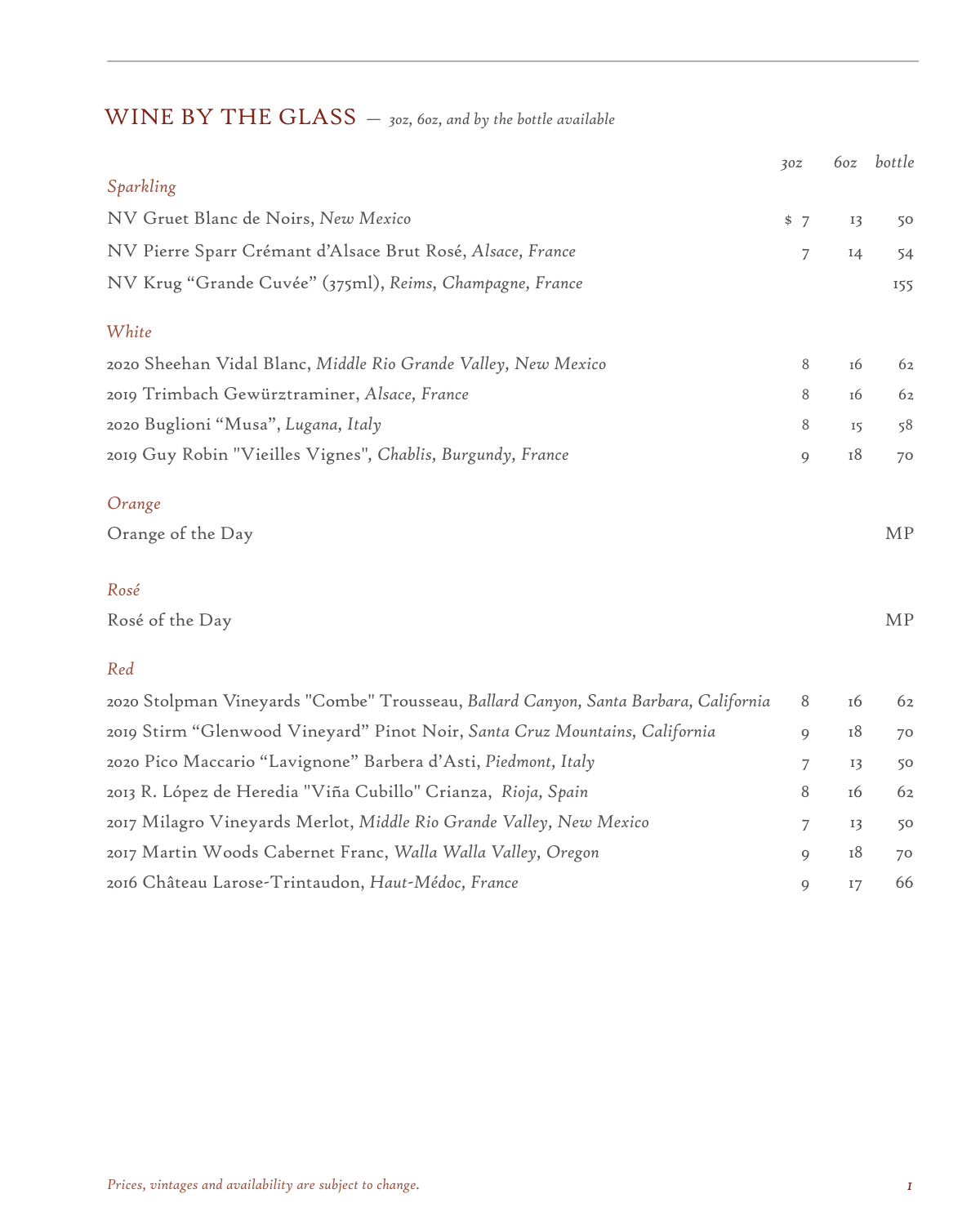# RESERVE WINE BY THE GLASS *— 3 oz and 6 oz (via Coravin)*

|                                                                         |                  | 30z | 6oz |
|-------------------------------------------------------------------------|------------------|-----|-----|
| White                                                                   |                  |     |     |
| 2019 Domaine Vacheron, Sancerre                                         |                  | 13  | 26  |
| 2006 Château Musar, Bekaa Valley, Lebanon                               |                  | 17  | 34  |
| Orange                                                                  |                  |     |     |
| 2018 Robert Sinskey "Orgia", Carneros, Napa Valley, California          |                  | 17  | 34  |
| Red                                                                     |                  |     |     |
| 2013 Luna Rossa Reserve Nebbiolo, Mimbres Valley, New Mexico            |                  | 13  | 25  |
| Late Harvest / Botrytized                                               |                  |     |     |
| 2010 Château Pajzos "Esszencia", Tokaj, Hungary                         | (2 0z)           | 60  |     |
| 2013 Château d'Yquem Sauternes, Graves, Bordeaux, France                | (2 0z)           | 95  |     |
| 2018 Domaine Ostertag Gewürztraminer Vendanges Tardives, Alsace, France |                  | 22  |     |
| Fortified                                                               |                  |     |     |
| 2012 François Rousset-Martin "Vieux Macvin du Jura", Jura, France       |                  | 22  |     |
| Kopke Colheita 1934, Douro, Portugal                                    | $(i \text{ oz})$ | 60  |     |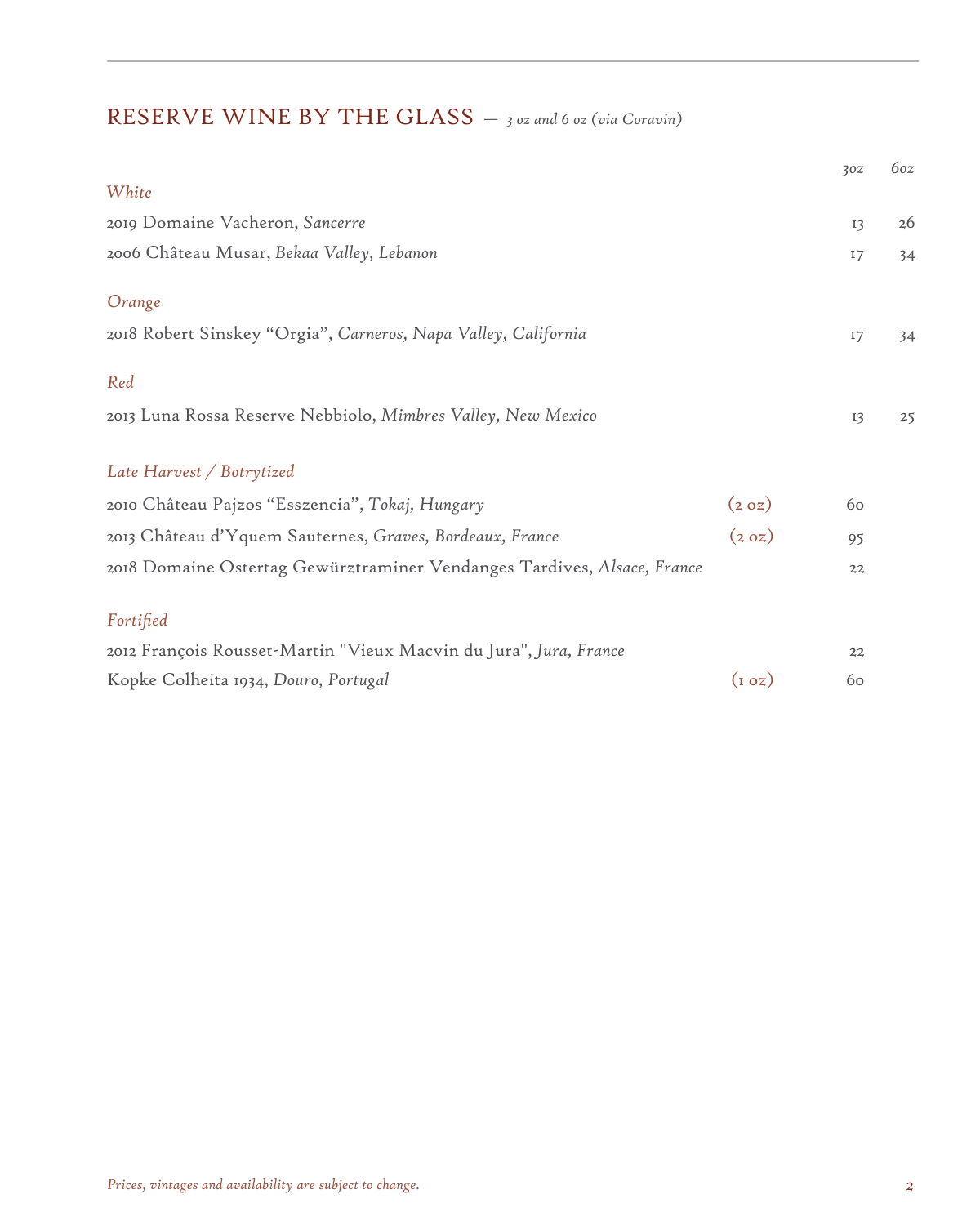# HALF BOTTLES

### *Sparkling*

| 2020 Vietti, Moscato d'Asti, Italy (100)                                                                                                                                                       | \$30            |
|------------------------------------------------------------------------------------------------------------------------------------------------------------------------------------------------|-----------------|
| NV Gaston Chiquet "Tradition", Vallee de la Marne, Champagne, France (101)                                                                                                                     | 95              |
| NV Krug "Grande Cuvée", Reims, Champagne, France (102)                                                                                                                                         | 155             |
| White                                                                                                                                                                                          |                 |
| 2017 Robert Sinskey Pinot Blanc, Carneros, Napa, California (104)                                                                                                                              | 54              |
| 2020 Domaine Daulny Sancerre, Loire Valley, France (105)                                                                                                                                       | 36              |
| 2021 Honig Sauvignon Blanc, Napa Valley, California (106)                                                                                                                                      | 30 <sup>°</sup> |
| Red                                                                                                                                                                                            |                 |
| 2017 Cristom "Mt. Jefferson Cuvée" Pinot Noir, Willamette Valley, Oregon (107)<br>$\pi$ 1 1 $\pi$ 1 $\pi$ 0 $\pi$ $\ldots$ 0 $\pi$ $\pi$ $\pi$ 1 $\pi$ 1 $\pi$ 1 $\pi$ $\pi$ $\pi$ $\pi$ $\pi$ | 50              |

| 2017 Echo de Lynch Bages, Cinquième Cru, Pauillac, Bordeaux, France (108)         | 97  |
|-----------------------------------------------------------------------------------|-----|
| 2015 Blasson d'Issan, Troisièmes Cru, Margaux, Bordeaux, France (110)             | 75  |
| 2015 Château Rauzan-Ségla "Ségla", Deuxièmes Cru, Margaux, Bordeaux, France (111) | 93  |
| 2004 Radikon Merlot (500ml), Friuli-Venezia-Giulia, Italy (3130)                  | 195 |
| 2018 Quintessa, Rutherford, Napa Valley, California (112)                         | 188 |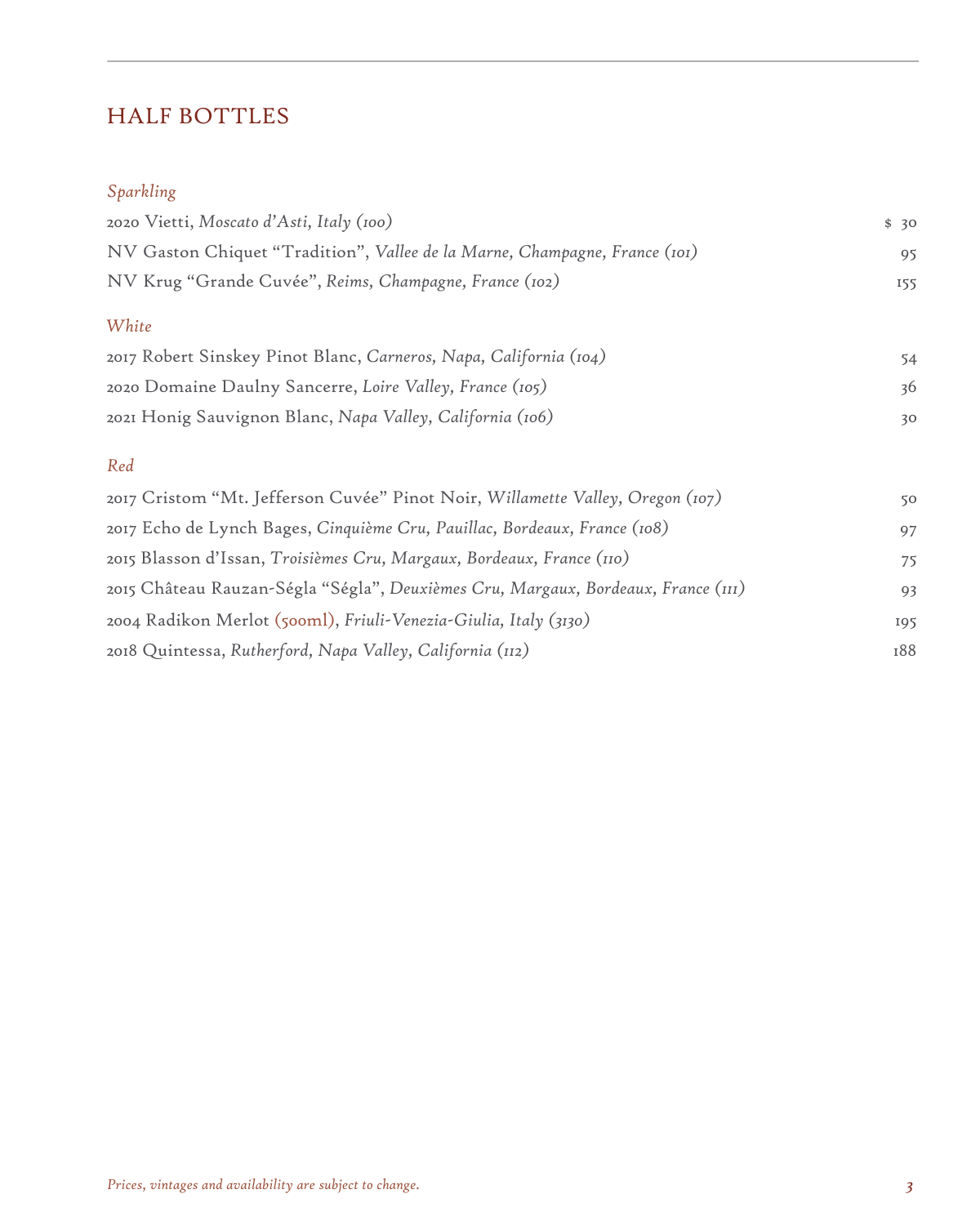### WINES OF NEW MEXICO

Our home of New Mexico has a lengthy tradition of winemaking. In 1629, over 130 years before the first established California vineyards, Franciscan monks were planting grapevines in the Rio Grande Valley. In the late 1800s, New Mexico was flourishing with grapevines and was on its way to becoming a successful wine region. However, in the late 1800s, devastating floods ravaged the area almost destroying all the vineyards. To make matters worse, in 1920 the industry as all but completely shut down with Prohibition. It wasn't until fifty years later, in 1970, that the industry began to revive itself. Today we are home to the three blossoming American Viticultural Areas of Mesilla Valley AVA, Mimbres Valley AVA and Middle Rio Grande Valley AVA.

#### *Sparkling*

| NV Gruet Blanc de Noirs, Mimbres Valley/Middle Rio Grande Valley (BTG)     | \$50 |
|----------------------------------------------------------------------------|------|
| NV Gruet Pinot Meunier Brut, Mimbres Valley/Middle Rio Grande Valley (122) | 97   |
| 2012 Gruet Blanc de Blancs, Mimbres Valley/Middle Rio Grande Valley (123)  | 105  |
| 2014 Gruet "Cuvée Danielle" Grand Rosé, Middle Rio Grande Valley (124)     | 95   |
| 2015 Gruet "Gilbert Gruet" Grande Reserve, Middle Rio Grande Valley (125)  | 105  |

#### *White*

| 2018 Milagro Riesling, Middle Rio Grande Valley (141)        | 45 |
|--------------------------------------------------------------|----|
| 2019 Sheehan Sauvignon Blanc, Middle Rio Grande Valley (139) | 52 |
| 2018 Milagro Sémillon, Middle Rio Grande Valley (140)        | 48 |
| 2020 Sheehan Vidal Blanc, Middle Rio Grande Valley (BTG)     | 62 |

#### *Rosé*

2021 Sheehan Winery Cinsault, *Middle Rio Grande Valley (600)* 50

#### *Red*

| NV Jaramillo Vineyard Norton, Middle Rio Grande Valley (159)                  | 75             |
|-------------------------------------------------------------------------------|----------------|
| 2017 Milagro Vineyards Merlot, Middle Rio Grande Valley (BTG)                 | 50             |
| 2019 Sheehan "Elyce Vineyard" Chambourcin, Middle Rio Grande Valley (161)     | 65             |
| 2018 Sheehan Winery Grand Reserve Chambourcin, Middle Rio Grande Valley (163) | 8 <sub>2</sub> |
| 2018 Casa Rondeña Syrah, Middle Rio Grande Valley (165)                       | 65             |
| 2017 Luna Rossa "Nini", Mimbres Valley (167)                                  | 52             |
| 2017 Milagro Pinot Noir, Middle Rio Grande Valley (164)                       | 82             |
| 2018 Sheehan Grand Reserve Cabernet Sauvignon, Middle Rio GrandeValley (166)  | 97             |
| 2013 Luna Rossa Reserve Nebbiolo, Mimbres Valley (168)                        | IIO            |
| 2013 Luna Rossa Reserve Aglianico, Mimbres Valley (169)                       | IIO            |
|                                                                               |                |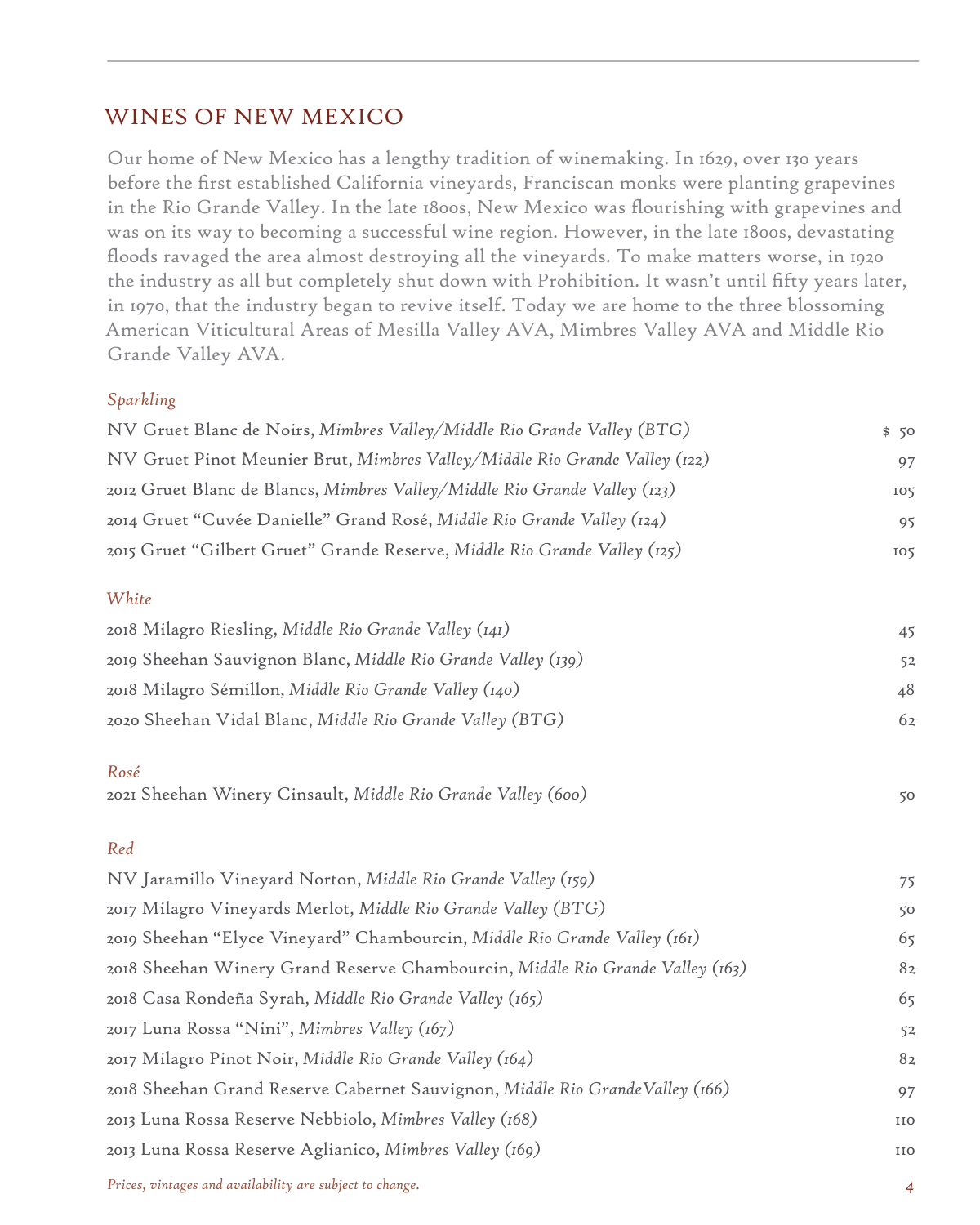### CHAMPAGNE

#### *Grower Champagne*

| Côte de Blancs                                                   |       |
|------------------------------------------------------------------|-------|
| NV Hubert Soreau "Le Clos l'Abbe" (3140)                         | \$180 |
| NV J. Vignier (202)                                              | 162   |
| 2014 Pierre Gimonnet & Fils "Fleuron" (204)                      | 162   |
| NV Pascal Doquet "Anthocyanes" Rosé (3142)                       | 155   |
| Montagne de Reims                                                |       |
| NV Vilmart "Grand Cellier" (205)                                 | 162   |
| NV Aubry Rosé (2011)                                             | 160   |
| Vallée de la Marne                                               |       |
| NV R. Pouillon Rosé de Macération (210)                          | 130   |
| NV Tarlant "Zero" (3143)                                         | 128   |
| NV Moussé Fils "L'Or d'Eugene" Perpetuelle Blanc de Noirs (3144) | 175   |
| Aube                                                             |       |
| NV Guy de Forez "Reserve" (3145)                                 | 97    |
|                                                                  |       |

### *Negociant Champagne*

| 2010 Moët & Chandon "Dom Pérignon", Reims (2033) | 365 |
|--------------------------------------------------|-----|
| 2012 Pol Roger "Sir Winston Churchill", Épernay  |     |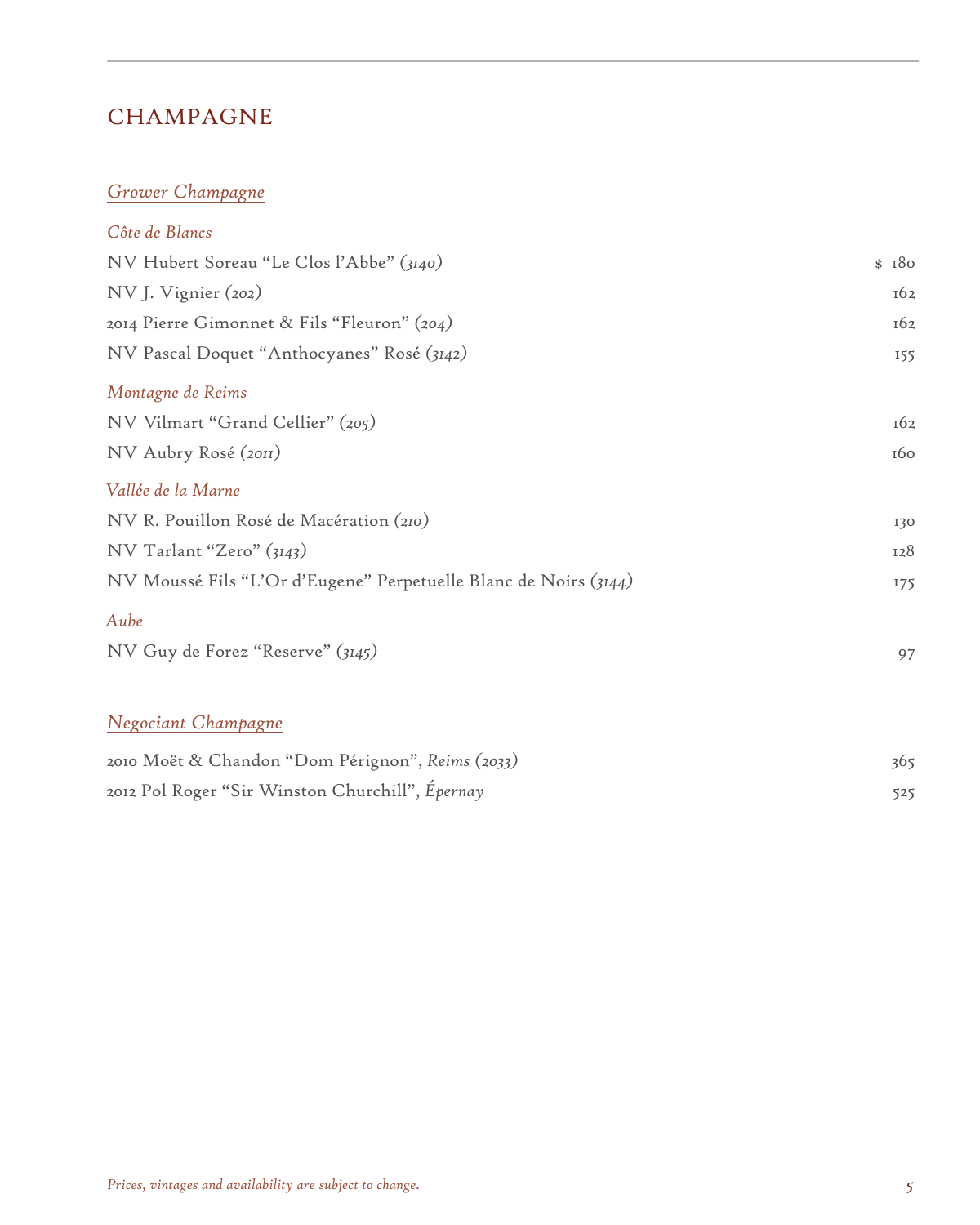### SPARKLING

### *United States*

| 2017 Schramsberg Brut Rosé, North Coast (233)                           | \$97          |
|-------------------------------------------------------------------------|---------------|
| NV Roederer Brut, Anderson Valley (234)                                 | 65            |
| 2020 Birichino Petulant Naturel, Monterey County (235)                  | 68            |
| France                                                                  |               |
| NV Pierre Sparr Crémant d'Alsace Brut Rosé, Alsace (BTG)                | 54            |
| NV Nicole Chanrion, Burgundy (244)                                      | 65            |
| 2020 Domaine Giachino "Giac Bulles", Isere (244)                        | 65            |
| Italy                                                                   |               |
| NV Nino Franco "Rustico" Prosecco Superiore, Veneto (252)               | 52            |
| NV Cleto Chiarli "Centenario" Lambrusco, Emilia-Romagna (BTG)           | 35            |
| 2016 Contratto "For England" Rosé, Piedmont (254)                       | 108           |
| Spain                                                                   |               |
| 2017 Jùlia Bernet "U" Brut Nature Corpinatt, Penedès (255)              | 50            |
| England                                                                 |               |
| 2011 Hattingley Valley, Hampshire (261)                                 | 130           |
| Luxembourg                                                              |               |
| NV Alice Hartmann Crémant de Luxembourg, Moselle Luxembourgeois (281)   | 130           |
| Czech Republic                                                          |               |
| 2019 Milan Nestarec "Danger 380 Volts" Pétillant Naturel, Moravia (297) | $8\mathrm{z}$ |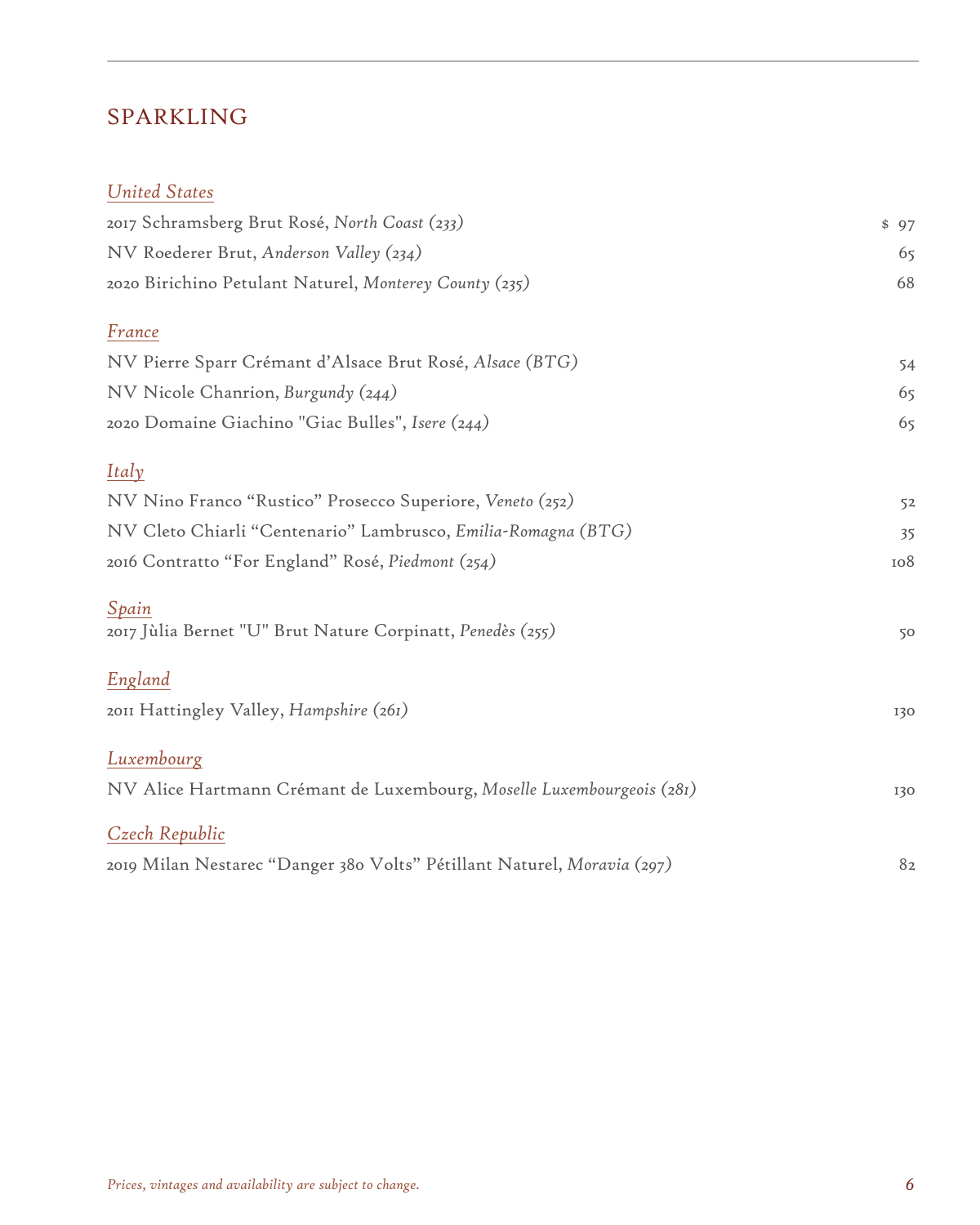### WHITE WINES OF THE NEW WORLD

### *United States*

### *California*

| 2020 Cade Sauvignon Blanc, Napa Valley (301)                                | \$88           |
|-----------------------------------------------------------------------------|----------------|
| 2020 Spottswoode Sauvignon Blanc, Napa/Sonoma Valley (302)                  | 95             |
| 2019 Martha Stoumen "Post-Flirtation" (303)                                 | 65             |
| 2014 Matthiasson "White Wine", Napa Valley (304)                            | 98             |
| 2018 Trefethen Dry Riesling, Napa Valley (305)                              | 44             |
| 2020 Ridge Grenache Blanc, Paso Robles (306)                                | 82             |
| 2019 Trefethen Chardonnay, Napa Valley (300)                                | 65             |
| 2019 Jaffurs "Bien Nacido Vineyard" Viognier, Santa Maria Valley (307)      | 67             |
| 2019 Paul Hobbs "Crossbarn" Chardonnay (308)                                | 62             |
| 2019 Marimar "Acero" Chardonnay, Russian River Valley (337)                 | 78             |
| 2020 Rombauer Chardonnay, Napa Valley (309)                                 | 98             |
| 2018 Ramey "Richioli Vineyard" Chardonnay, Napa Valley (310)                | 175            |
| 2018 Ramey "Hyde Vineyard" Chardonnay, Napa Valley (311)                    | 175            |
| 2018 Jordan Chardonnay, Sonoma (312)                                        | 70             |
| 2015 Hyde de Villaine Chardonnay, Napa Valley (313)                         | 188            |
|                                                                             |                |
| Oregon                                                                      |                |
| 2021 Chehalem Chardonnay, Willamette Valley (337)                           | 50             |
| 2016 Lingua Franca "Avni" Chardonnay, Willamette Valley (335)               | 82             |
| 2017 Domaine Serene "Evenstad Reserve" Chardonnay, Willamette Valley (336)  | 162            |
| Washington                                                                  |                |
| 2017 Browne Family Chardonnay, Columbia Valley (350)                        | 65             |
| 2020 L'Ecole Sémillon, Columbia Valley (351)                                | 50             |
|                                                                             |                |
| New York                                                                    |                |
| 2017 Empire Estate Dry Riesling, Finger Lakes (356)                         | 50             |
| Texas                                                                       |                |
| 2020 Southold Farm + Cellar "Don't Forget To Soar", Texas High Plains (357) | 44             |
|                                                                             |                |
| Argentina                                                                   |                |
| 2018 Aniello Blanco de Pinot Noir, Patagonia (358)                          | 40             |
|                                                                             |                |
| Chile                                                                       |                |
| 2019 Mayu Pedro Ximénez, Elqui Valley (361)                                 | 4 <sup>2</sup> |
| New Zealand                                                                 |                |
| 2010 Doctors' Riesling, Marlborough (370)                                   | 35             |
| Prices, vintages and availability are subject to change.                    | 7              |
|                                                                             |                |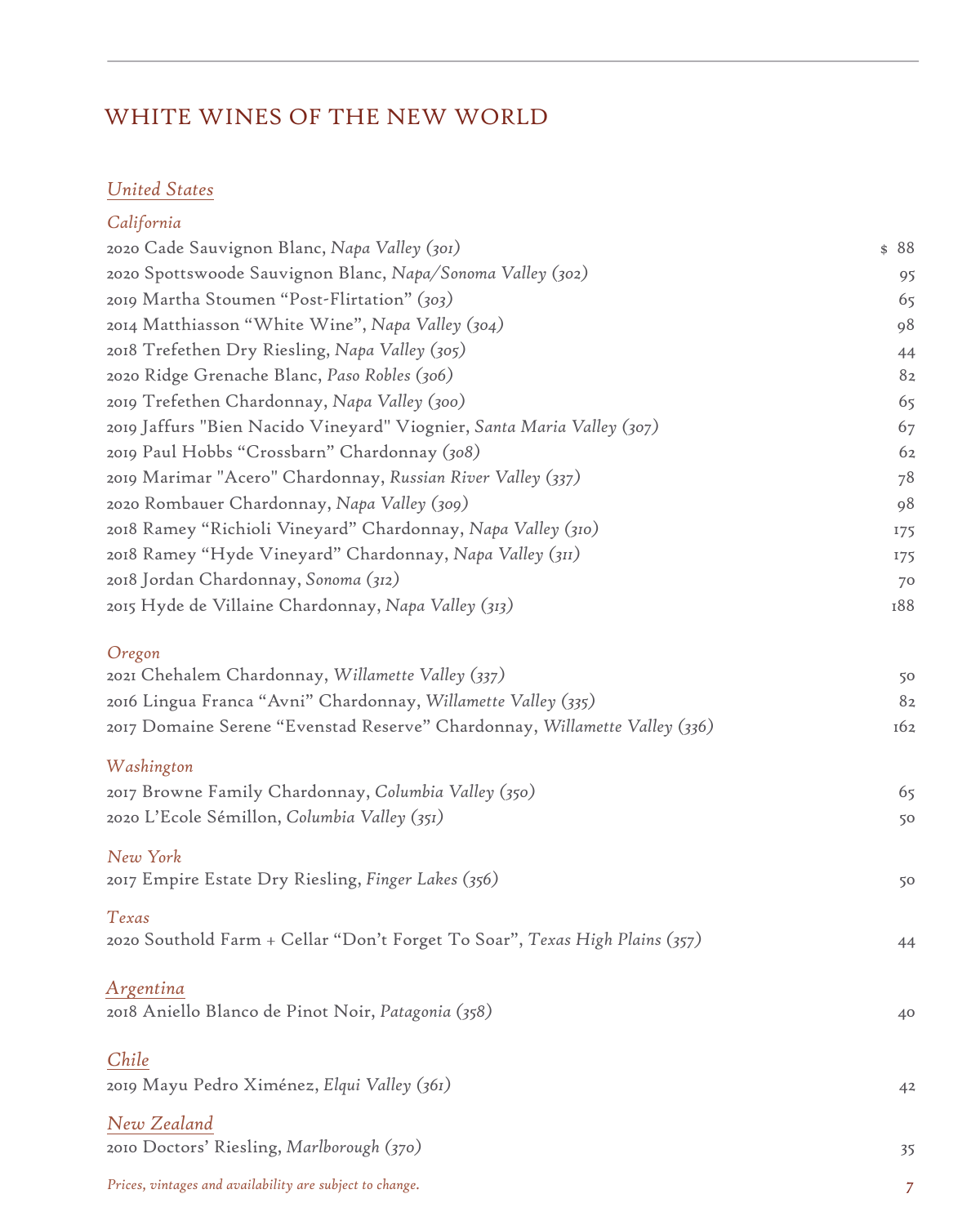# WHITE WINES OF FRANCE

### *Loire Valley*

| 2020 Domaine Michel Thomas, Sancerre (401)                                        | \$65  |
|-----------------------------------------------------------------------------------|-------|
| 2019 Domaine Vacheron, Sancerre (402)                                             | 98    |
| 2016 Domaine des Baumard, Savennieres (403)                                       | 86    |
| 2018 Claude Branger "Le Fils de Gras Mouton", Muscadet Sèvre et Maine (404)       | 44    |
| 2016 Hervé Villemade "Les Acacias", Cour-Cheverny (405)                           | 98    |
| 2018 François et Julian Pinon, Vouvray (406)                                      | 60    |
| Alsace                                                                            |       |
| 2019 Trimbach Gewürztraminer (BTG)                                                | 62    |
| 2017 Albert Boxler Pinot Gris, Haut-Rhin (408)                                    | 70    |
| 2019 Domaine Ostertag "Les Jardines" Pinot Gris, Bas-Rhin (410)                   | 93    |
| 2016 Trimbach "Clos Sainte Hune" Riesling, Rosacker (410)                         | 525   |
| Burgundy                                                                          |       |
| 2019 Guy Robin "Vieilles Vignes", Chablis (BTG)                                   | 70    |
| 2019 Henri Costal "Les Truffieres", Chablis (412)                                 | 90    |
| 2019 Christian Moreau, Les Clos, Chablis (413)                                    | 300   |
| 2019 François Raveneau, Montée de Tonnerre, Chablis (414)                         | 750   |
| 2018 Maison Roche de Bellene "Cuvée Reserve", Bourgogne (415)                     | 45    |
| 2018 François et Antoine Jobard, Bourgogne (416)                                  | 156   |
| 2019 Maison Leroy, Bourgogne (417)                                                | 172   |
| 2016 Remoissenet, Puligny-Montrachet (423)                                        | 215   |
| 2018 Coche-Dury, Meursault (424)                                                  | 1,125 |
| Jura                                                                              |       |
| 2016 François Rousset-Martin "Cuvée du Professeur" Savagnin, Côtes du Jura (431)  | 178   |
| 2017 Anne et Jean-François Ganevat "Les Résistants" Savagnin, Côtes du Jura (433) | 235   |
| 2018 Domaine de Saint Pierre "Savagnin Autrement" Savagnin, Arbois (430)          | 191   |
| Savoie<br>2019 Domaine Partagé "Les Filles" (434)                                 | 128   |
|                                                                                   |       |
| <i>Isere</i><br>2019 Domaine Nicolas Gonin Altesse (437)                          | 60    |
| 2019 Domaine des Rutissons Verdesse (438)                                         | 75    |
|                                                                                   |       |
| Rhone<br>2019 Auguste Clape, Saint Peray (435)                                    | 185   |
| 2017 Jean-Louis Chave "Vieilles Vignes", Hermitage (436)                          |       |
|                                                                                   | 455   |
| Bordeaux                                                                          |       |
| 2017 Château d'Yquem "Y", Graves, Bordeaux (439)                                  | 396   |
| Prices, vintages and availability are subject to change.                          | 8     |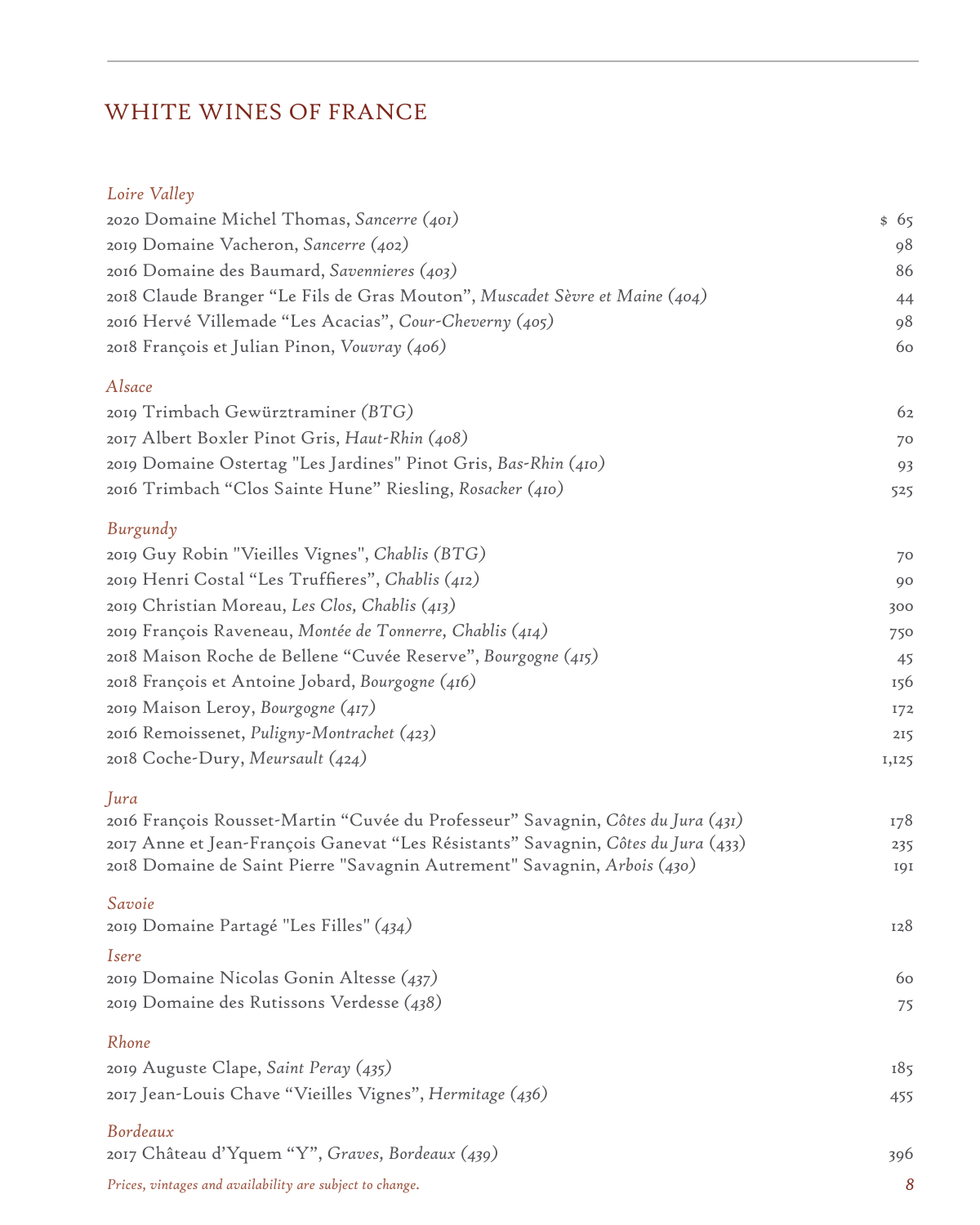# WHITE WINES OF ITALY, SPAIN AND GERMANY

### *Italy*

| Lombardy<br>2020 Buglioni "Musa", Lugana (BTG)                                                                                      | \$58      |
|-------------------------------------------------------------------------------------------------------------------------------------|-----------|
| Trentino-Alto Adige<br>2020 Alois Lageder "Terra Alpina" Pinot Grigio (443)                                                         | 45        |
| Veneto<br>2019 Giuseppe Quintarelli "Bianco Secco" (444)                                                                            | I40       |
| Sicily<br>2018 Graci, Etna (447)                                                                                                    | 70        |
| <u>Spain</u>                                                                                                                        |           |
| Galicia<br>2020 Granbazán "Etiqueta Ambar" Albariño, Rías Baixas (449)                                                              | 60        |
| Basque Country<br>2015 Bengoetxe Txakoli, Getariako Txakolina (450)<br>2020 Ulacia Txakoli, Getariako Txakolina (451)               | 54<br>50  |
| Rioja<br>2013 R. López de Heredia "Viña Gravonia", Rioja Alta (3163)<br>2010 R. López de Heredia "Viña Tondonia", Rioja Alta (3164) | 75<br>150 |
| Catalonia<br>2019 Can Feixes Blanc "Selecció", Penedes (461)<br>2020 Familia Nin-Ortiz "Plantes" Blanc, Priorat (462)               | 36<br>166 |
| Andalucia<br>2016 Equipo Navazos "La Bota de Florpower 84", Sanlúcar (463)                                                          | 70        |
| <u>Germany</u>                                                                                                                      |           |
| Pfalz                                                                                                                               |           |
| 2017 Müller-Catoir Scheurebe "MC" Trocken (512)<br>2018 Von Buhl "Armand" Riesling Kabinett (513)                                   | 54<br>54  |
| Mosel                                                                                                                               |           |
| 2016 Franzen Riesling "Zeit" (521)<br>2018 Egon Müller "Scharzhof" Riesling (522)                                                   | 65<br>186 |
| Nahe                                                                                                                                |           |
| 2020 Kruger-Rumpf Esate Riesling (511)                                                                                              | 52        |
| 2019 Dönnhoff Riesling Trocken (531)<br>2018 Dönnhoff Riesling Kabinett, Kreuznacher Krötenpfuhl (532)                              | 60<br>65  |
| 2018 Dönnhoff Riesling Spätlese, Norheimer Kirschheck (533)                                                                         | 98        |
| 2019 Dönnhoff Riesling Spätlese, Oberhauser Brucke (534)                                                                            | 130       |
| 2015 Dönnhoff Riesling Auslese, Oberhauser Brucke (535)                                                                             | 162       |
|                                                                                                                                     |           |

*Prices, vintages and availability are subject to change. 9*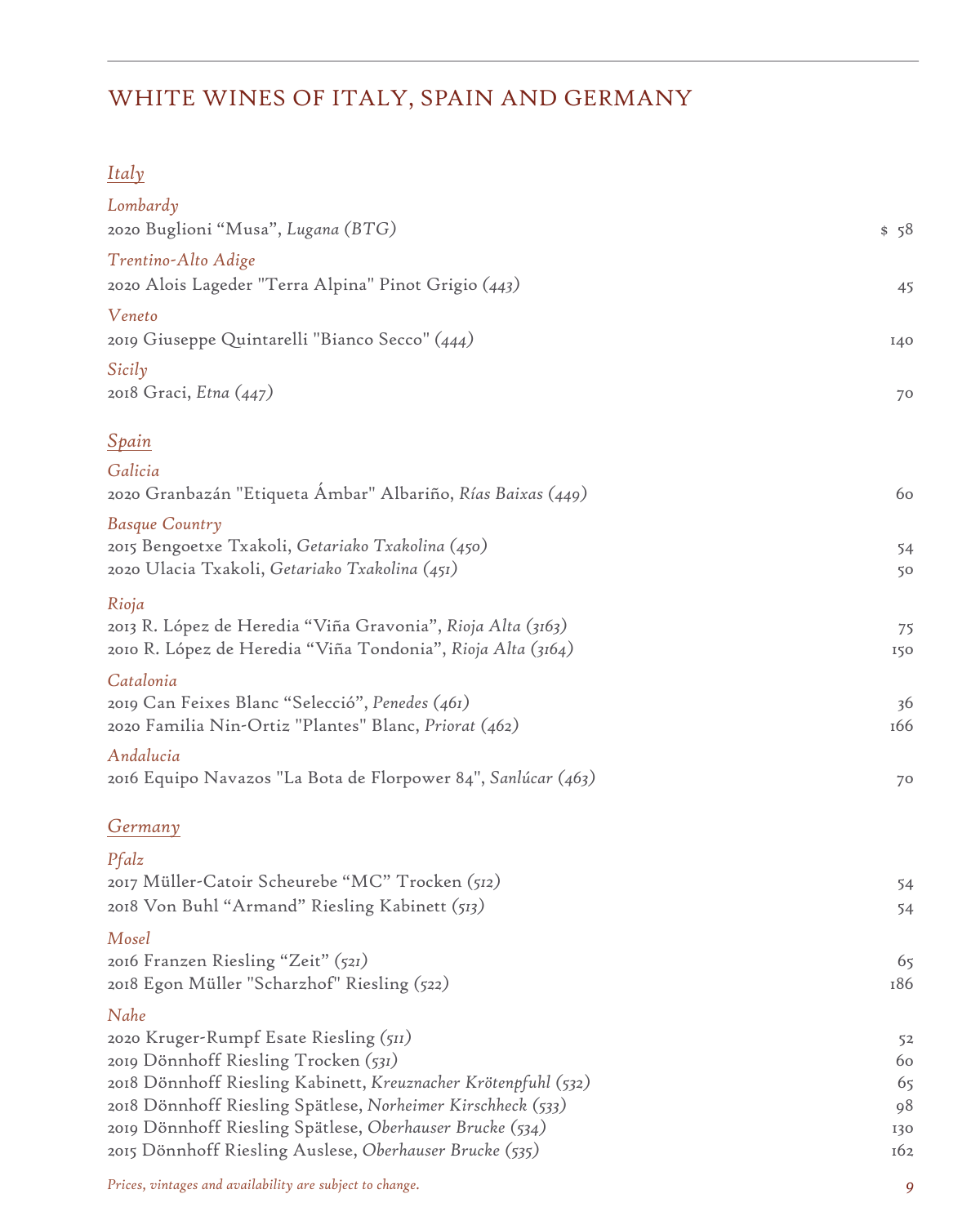# WHITE WINES OF THE OLD WORLD

### *Austria*

| Niederösterreich                                                      |      |
|-----------------------------------------------------------------------|------|
| 2016 Stift-Klosterneuburg Zierfandler-Rotgipfler, Thermenregion (541) | \$54 |
| 2015 Hermann Moser "Gebling" Grüner Veltliner, Kremstal (542)         | 50   |
| 2019 Sohm & Kracher "Lion" Grüner Veltliner, Niederosterreich (543)   | 50   |
| 2018 Ott Gemischter Satz, Wagram (545)                                | 65   |
| <u>Portugal</u>                                                       |      |
| Minho<br>2016 Niepoort "Dócil" Loureiro (561)                         | 44   |
|                                                                       |      |
| Dão<br>2019 Gota "Prunus" (560)                                       | 35   |
| <b>Bucelas</b><br>2019 Chão do Prado (562)                            | 35   |
| Switzerland                                                           |      |
| Valais<br>2017 Jean-René Germanier "Les Terrases" Fendant (563)       | 65   |
| Lebanon                                                               |      |
| Bekaa Valley                                                          |      |
| 1991 Château Musar (571)                                              | 350  |
| 2003 Château Musar (572)                                              | 145  |
| 2006 Château Musar (573)                                              | 130  |
| 2018 Château Musar "Jeune" (574)                                      | 54   |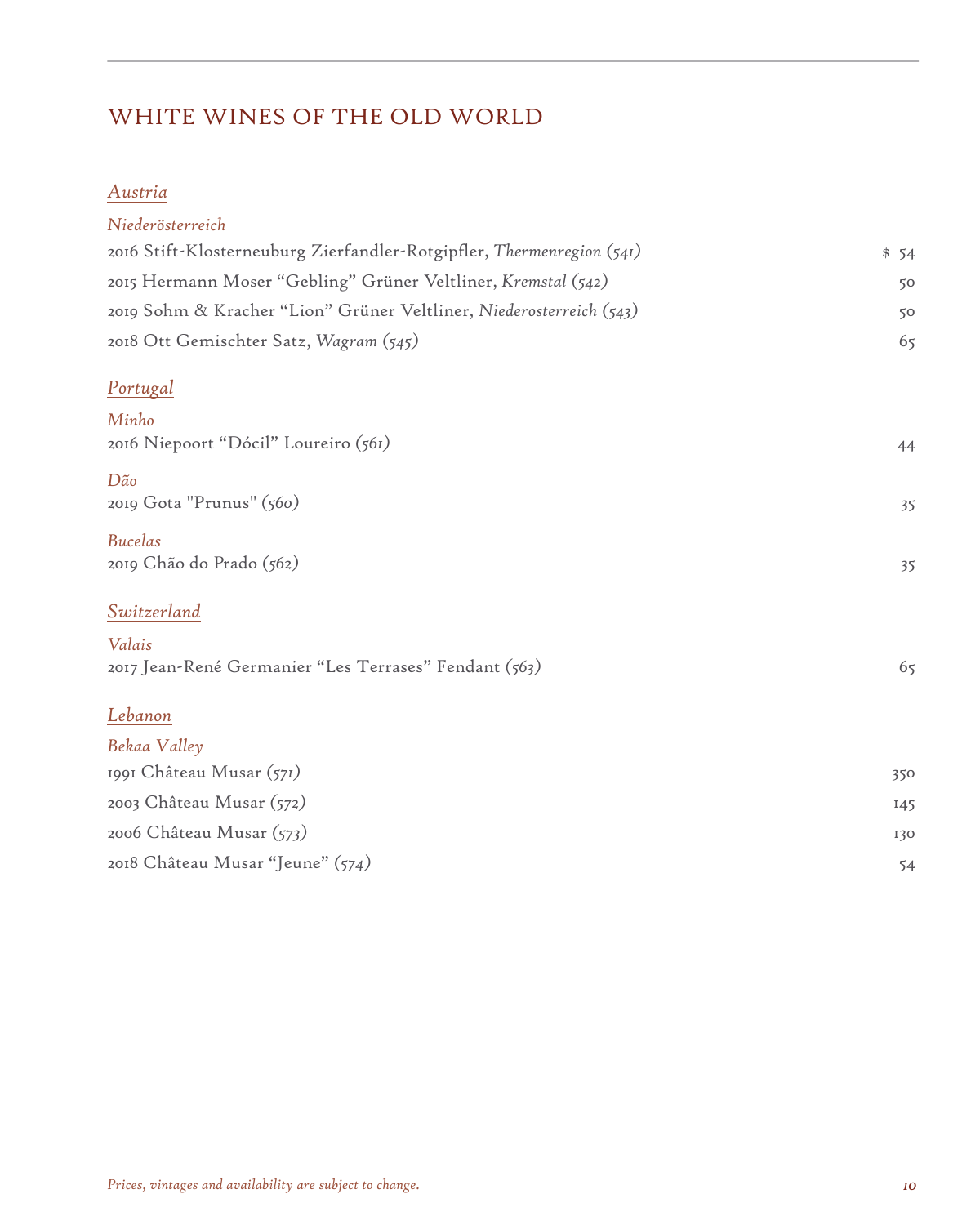# SKIN CONTACT WINES OF THE WORLD

### *Orange*

| California<br>2020 La Clarine Farm Albariño, Sierra Foothills (3182)<br>2015 Robert Sinskey "Orgia", Napa Valley (3183)                        | \$54<br>98 |
|------------------------------------------------------------------------------------------------------------------------------------------------|------------|
| France<br>2019 Domaine Ostertag "Le Passage de l'Aube", Alsace (3186)<br>2018 Anne et Jean-François Ganevat "Blanc Agité", J <i>ura</i> (3187) | 96<br>130  |
| Italy<br>2013 Radikon "Jakot" (500ml), Friuli-Venezia Giulia (3191)<br>2020 Arianna Occhipinti "SP68", Sicily (3192)                           | 98<br>70   |
| Slovenia<br>2020 Stekar Rebula, Goriška Brda (3197)<br>2020 Stekar Sivi Pinot, Goriška Brda (3198)                                             | 50<br>60   |
| Rosé<br>California                                                                                                                             |            |
| 2021 Robert Sinskey "Vin Gris of Pinot Noir", Los Carneros, California (601)                                                                   | 100        |
| France<br>2018 Moulin de la Roque "Les Adrets", Bandol, France (603)                                                                           | 50         |
| Germany<br>2020 Kruger-Rumpf Pinot Noir Rosé Trocken, Nahe (604)                                                                               | 45         |
| Italy<br>2020 La Spinetta Il Rosé di Casanova, Tuscany (605)                                                                                   | 48         |
| Spain<br>2020 Dolores Cabrera Fernández "La Araucaria", Canary Islands (606)<br>2011 R. López de Heredia "Viña Todonia", Rioja Alta (3165)     | 50<br>100  |
| Lebanon                                                                                                                                        |            |
| 2017 Château Musar (607)                                                                                                                       | 60         |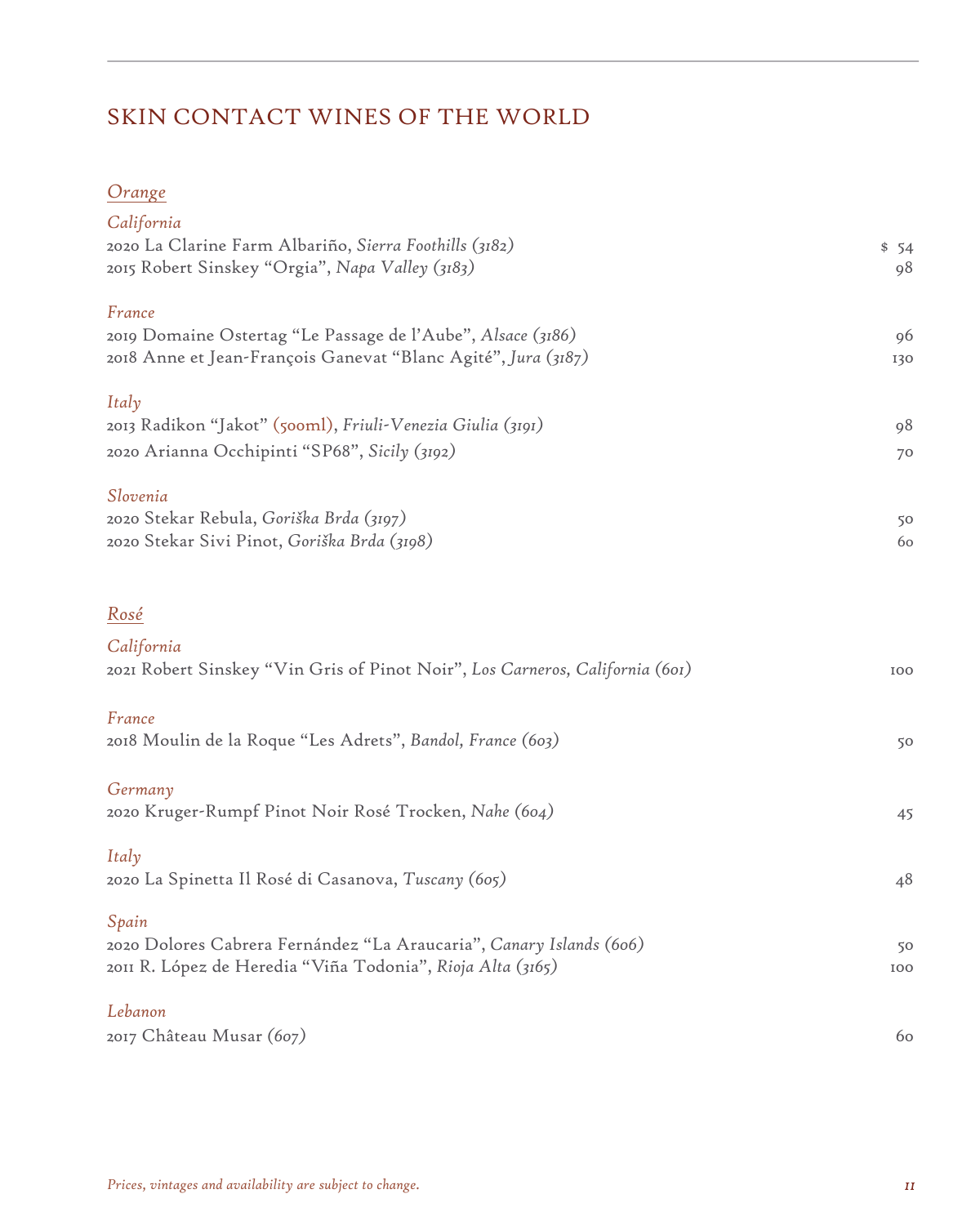# RED WINES OF CALIFORNIA

#### *Pinot Noir*

| 2019 Stirm "Glenwood Vineyard", Santa Cruz Mountains (BTG)                        | \$70 |
|-----------------------------------------------------------------------------------|------|
| 2020 Brewer-Clifton, Santa Rita Hills (700)                                       | 82   |
| 2019 Capiaux "Chimera", Russian River Valley (701)                                | 82   |
| 2019 Sea Smoke "Southing", Santa Rita Hills (703)                                 | 195  |
| 2016 Hanzell, Sonoma County (706)                                                 | 245  |
| 2018 Kosta Browne, Sonoma County (708)                                            | 215  |
| 2018 Kosta Browne, Santa Rita Hills (709)                                         | 215  |
| 2018 Kosta Browne "Cerisa Vineyard", Anderson Valley (710)                        | 300  |
| Cabernet Sauvignon, Merlot and blends                                             |      |
| 2018 Sean Minor Cabernet Sauvignon, North Coast (731)                             | 55   |
| 2019 Round Pond "Kith & Kin" Cabernet Sauvignon, Napa Valley (734)                | 65   |
| 2017 Stonestreet Cabernet Sauvignon, Alexander Valley, Sonoma County(736)         | 82   |
| 2018 Pine Ridge Cabernet Sauvignon, Napa Valley (735)                             | 120  |
| 2017 Jordan Cabernet Sauvignon, Alexander Valley, Sonoma County (739)             | 130  |
| 2019 Matthiasson Cabernet Sauvignon, Napa Valley (741)                            | I40  |
| 2019 Turley Estate Cabernet Sauvignon, Napa Valley (740)                          | 160  |
| 2018 Chappellet Reserve Cabernet Sauvignon, Napa Valley (742)                     | 170  |
| 2018 Diamond Creek "Volcanic Hill", Diamond Mountain District, Napa Valley (2072) | 375  |
| 2016 Heitz C-91, Napa Valley (743)                                                | 205  |
| 2018 Matthiasson "Phoenix Vineyard" Cabernet Sauvignon, Napa Valley (744)         | 300  |
| 2007 Ridge "Monte Bello", Santa Cruz Mountains (2073)                             | 560  |
| 2017 Ridge "Monte Bello", Santa Cruz Mountains (2074)                             | 375  |

2018 Dominus "Napanook", *Napa Valley (2096)* 195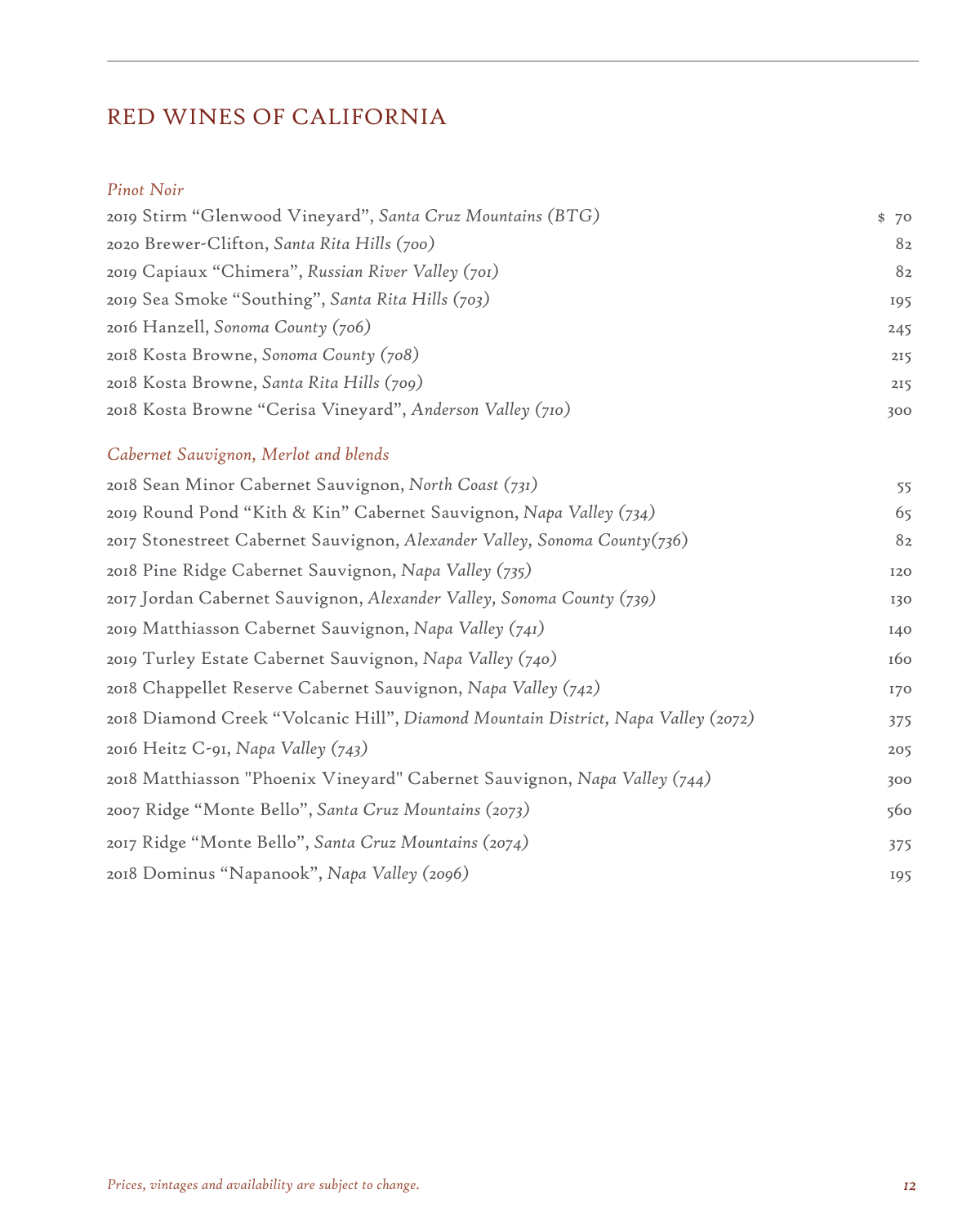## RED WINES OF CALIFORNIA

#### *Cabernet Sauvignon, Merlot and blends (continued)*

| 2017 Spottswoode Cabernet Sauvignon, Saint Helena, Napa Valley (2076)         | \$408 |
|-------------------------------------------------------------------------------|-------|
| 2016 Opus One, Napa Valley (2077)                                             | 482   |
| 2018 Kongsgaard Cabernet Sauvignon, Napa Valley (2078)                        | 515   |
| 2017 Vérité "La Muse", Sonoma County (2079)                                   | 670   |
| 2017 Vérité "La Joie", Sonoma County (2080)                                   | 670   |
| 2014 Hundred Acre "Wraith", Napa Valley (2081)                                | 800   |
| 2014 Hundred Acre "Kayli Morgan Vineyard", Napa Valley (2082)                 | 850   |
| 2017 Paul Hobbs "Beckstoffer to Kalon" Cabernet Sauvignon, Napa Valley (2083) | 750   |

#### *Other Californian Reds*

| 2019 Ridge "Three Valleys" Zinfandel, Petite Syrah, Carignane, Mataro, Sonoma County (3104) | 60  |
|---------------------------------------------------------------------------------------------|-----|
| 2020 Stolpman Vineyards "Combe" Trousseau, Ballard Canyon, Santa Barbara (BTG)              | 62  |
| 2019 Turley "Juvenile" Zinfandel (3105)                                                     | 70  |
| 2019 Turley "Old Vines" Zinfandel (3106)                                                    | 70  |
| 2020 Turley "Buck" Cobb Vineyard Zinfandel, Amador County (3107)                            | 80  |
| 2019 Linne Caldo "Rising Tides" Grenache, Mourvedre, Syrah, Paso Robles (3109)              | 190 |
| 2018 Linne Caldo "Perfectionist" Syrah, Grenache, Paso Robles (3110)                        | 190 |
| 2014 Kongsgaard Syrah, Napa Valley (2084)                                                   | 350 |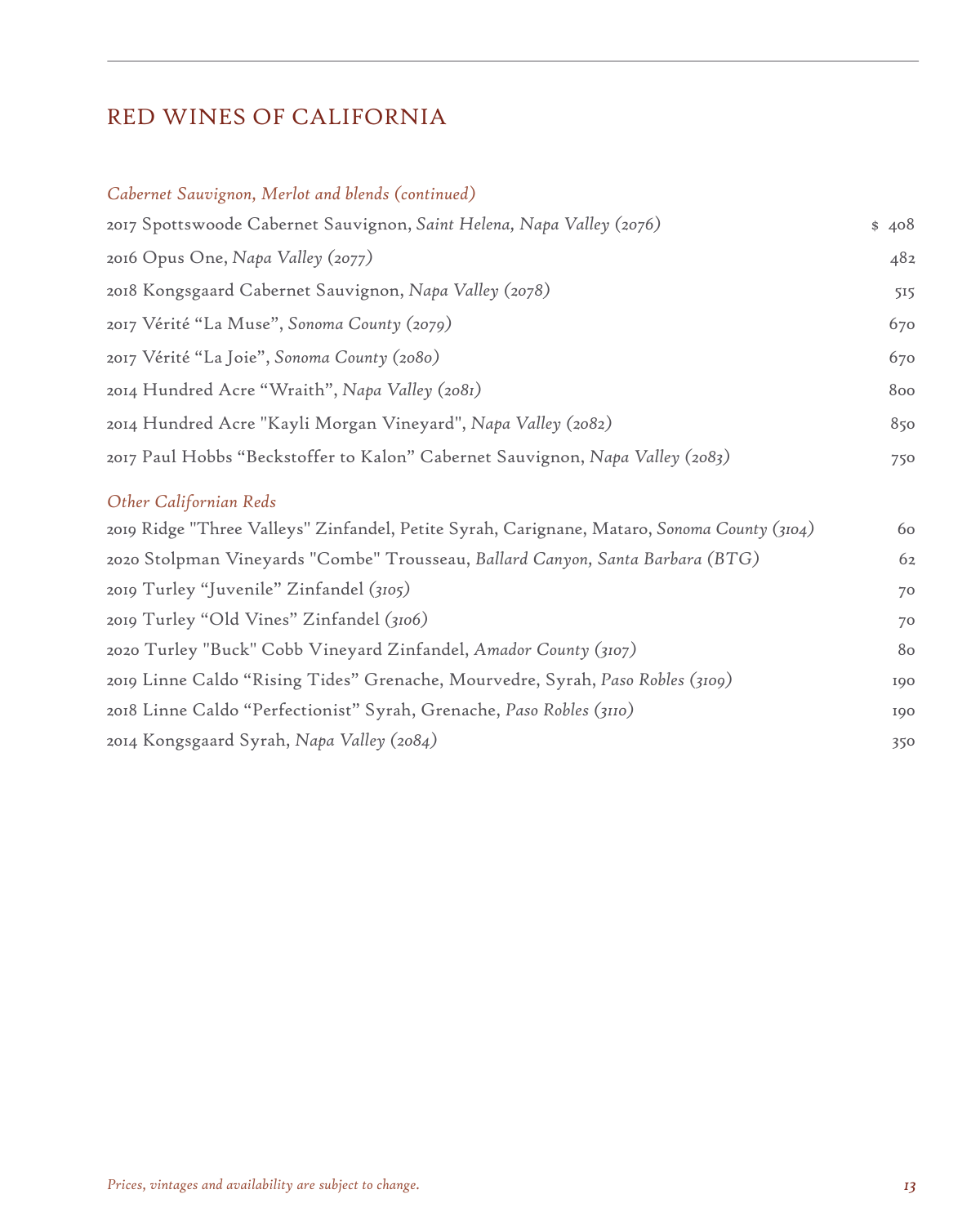# RED WINES OF NORTH AMERICA

### *Oregon*

| <b>Pinot Noir</b><br>2019 Stoller Family Estate, Dundee Hills (783)                                                       | \$54 |
|---------------------------------------------------------------------------------------------------------------------------|------|
| 2018 Martin Woods Havlin Vineyards, Van Duzer Corridor (784)                                                              | 82   |
| 2016 The Eyrie Vineyards "Original Vines" Reserve, Dundee Hills (785)                                                     | 172  |
| 2018 Gran Moraine, Yamill-Carlton (788)                                                                                   | 98   |
| Cabernet Franc<br>2017 Martin Woods Cabernet Franc, Walla Walla Valley (BTG)                                              | 70   |
| Gamay<br>2018 Martin Woods Gamay Noir, Van Duzer Corridor (789)                                                           | 54   |
| Trousseau<br>2017 The Eyrie Vineyards Trousseau, Dundee Hills (790)                                                       | 95   |
| Washington                                                                                                                |      |
| Cabernet Sauvugnon and blends<br>2018 L'Ecole Cabernet Sauvignon, Columbia Valley (813)                                   | 70   |
| 2014 Betz "Clos de Betz", Columbia Valley (814)                                                                           | 155  |
| 2015 Betz "Pere de Famille", Columbia Valley (815)                                                                        | 205  |
| 2018 Quilceda Creek Cabernet Sauvignon, Columbia Valley (816)                                                             | 400  |
| Texas                                                                                                                     |      |
| Touriga Nacional / Mataro<br>2019 Southold Farm & Cellar "Basics of Life", Texas High Plains (851)                        | 50   |
| Mexico                                                                                                                    |      |
| Cabernet Sauvignon / Petite Sirah / Nebbiolo / Grenache / Tempranillo<br>2015 Lechuza "Amantes", Valle de Guadalupe (870) | 45   |
| Carignan<br>2019 Bichi "El Pancho", Tecate (871)                                                                          | 98   |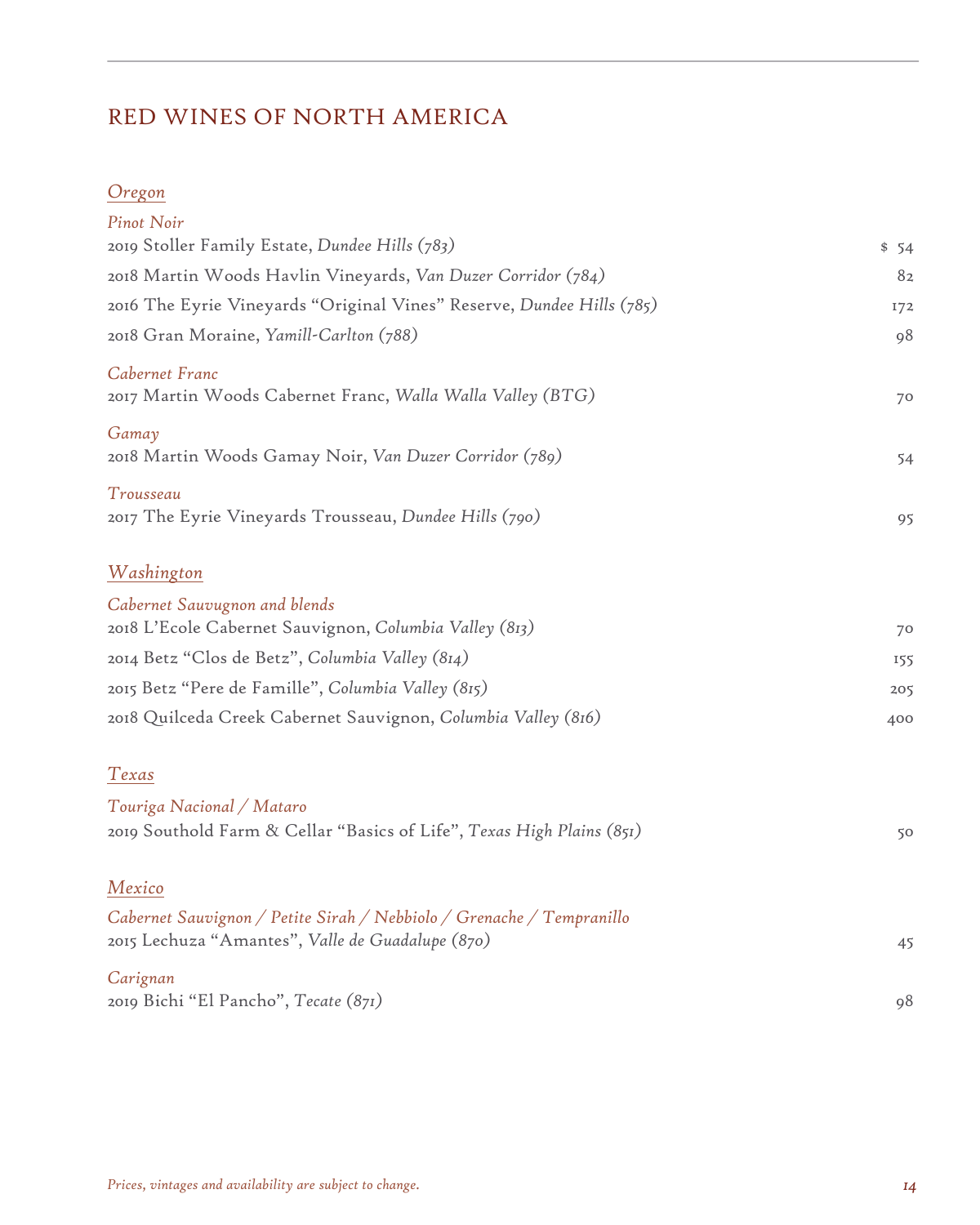# RED WINES OF ARGENTINA, CHILE, PORTUGAL AND AUSTRALIA

### *Argentina*

| Trousseau                                                               |       |
|-------------------------------------------------------------------------|-------|
| 2016 Aniello, Patagonia (860)                                           | \$98  |
| Malbec                                                                  |       |
| 2018 Atamisque, Uco Valley (862)                                        | 65    |
| Chile                                                                   |       |
| Carmenere                                                               |       |
| 2016 Casa del Toqui "Barrel Series" Reserva, Cachapoal Valley (900)     | 38    |
| País                                                                    |       |
| 2020 Gustavo Riffo "Viña Lomas de Llahuen: Pipeño, Valle de Itata (BTG) | 46    |
| Portugal                                                                |       |
| 2011 Casa Ferreirinha "Barca Velha", Douro (3002)                       | 965   |
|                                                                         |       |
| Australia                                                               |       |
| 2018 Penfolds "Bin 389", South Australia (3007)                         | 155   |
| 2016 Henschke "Mount Edelstone", Eden Valley (3005)                     | 305   |
| 2016 Henschke "Hill of Grace", Eden Valley (3006)                       | 1,285 |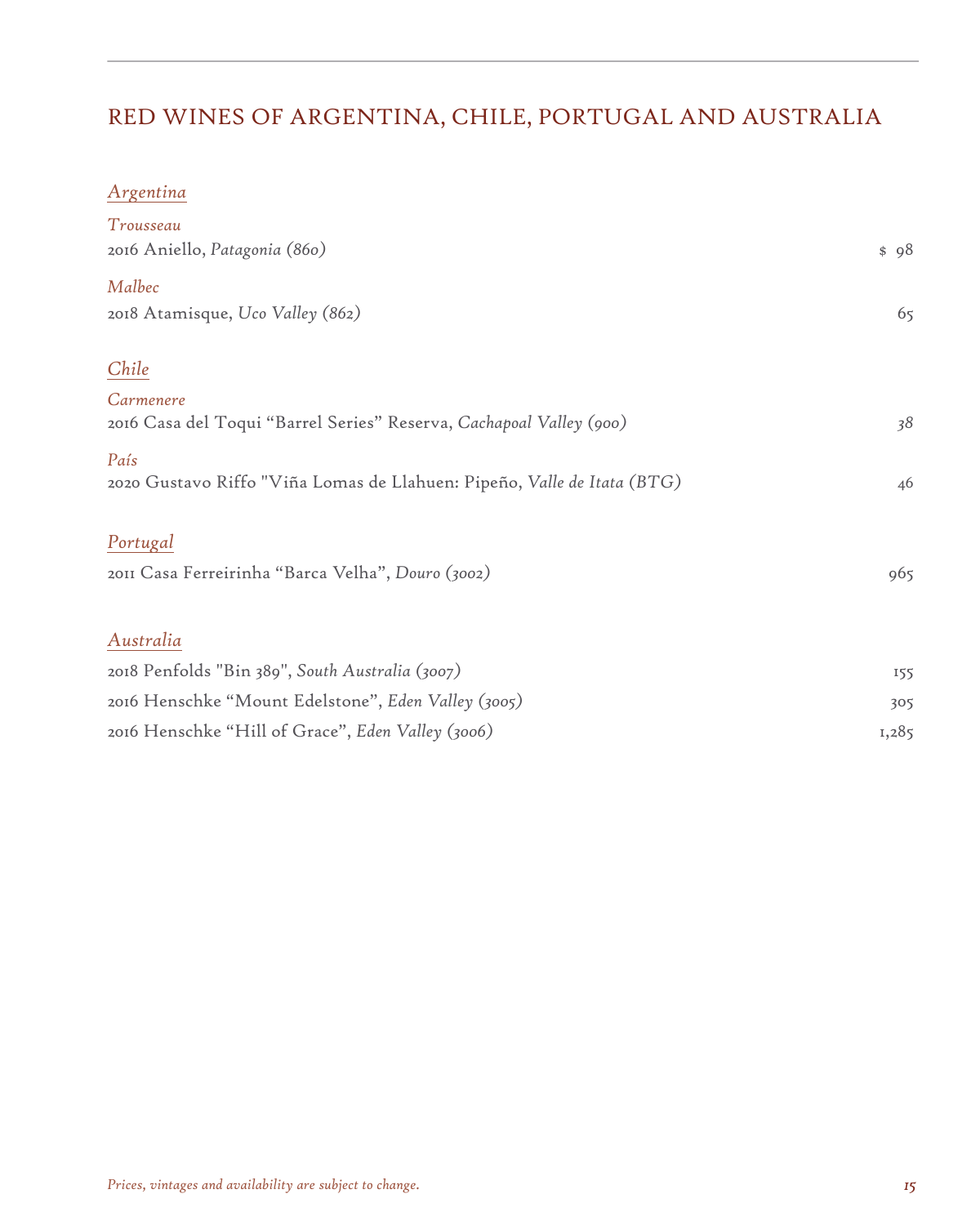### RED WINES OF FRANCE

#### *Beaujolais*

| Beaujolais-Village<br>2019 Jean Foillard (903)  | \$58 |
|-------------------------------------------------|------|
| Régnié<br>2018 Guy Breton (902)                 | 54   |
| Fleurie<br>2019 Jean Foillard (901)             | 134  |
| Chiroubles<br>2020 Guy Breton "Cuvée Léa" (907) | 96   |
| Brouilly<br>2019 Blain (908)                    | 60   |

### *Burgundy*

#### *Côte de Nuits*

| 2017 Domaine Perrot-Minot "Justice Des Seuvrées", Gevrey-Chambertin (3011) | 242   |
|----------------------------------------------------------------------------|-------|
| 2016 Gérard Raphet, Clos de Vougeot (3016)                                 | 325   |
| 2017 Gérard Raphet, Charmes-Chambertin (3017)                              | 325   |
| 2017 Domaine Meo-Camezut, Nuits-Saint-Georges (3009)                       | 350   |
| 1969 Remoissenet Les Charmes, Chambolle-Musigny                            | 1,620 |
| 1966 Remoissenet Les Beaumonts, Vosne-Romanée                              | 1,840 |
| 2018 Domaine de la Romanée-Conti, Corton                                   | 1,720 |
| 2018 Domaine de la Romanée-Conti, Échezeaux                                | 2,040 |
| 2018 Domaine de la Romanée-Conti, Grands Échezeaux                         | 2,420 |
|                                                                            |       |

#### *Côte de Beaune*

| 2018 Olivier Leflaive, Pommard (972)             | 242 |
|--------------------------------------------------|-----|
| 2019 Domaine Arlaud "Roncevie", Bourgogne (3010) |     |

#### *Passetoutgrain*

2018 Domaine Robert Chevillon *(971)* 96

#### *Jura*

| 2018 Anne et Jean-François Ganevat "De Toute Beauté" (973)                       | Q <sub>2</sub> |
|----------------------------------------------------------------------------------|----------------|
| 2019 Anne et Jean-François Ganevat "Poulprix" (974)                              | 120            |
| 2019 Anne et Jean-François Ganevat "La Croix des Batailles" (976)                | 120            |
| 2018 Domaine Jean-François Ganevat "Les Chalasses Vielles Vignes" Poulsard (975) | 250            |

### *Bugey*

2017 Franck Peillot *(976)* 50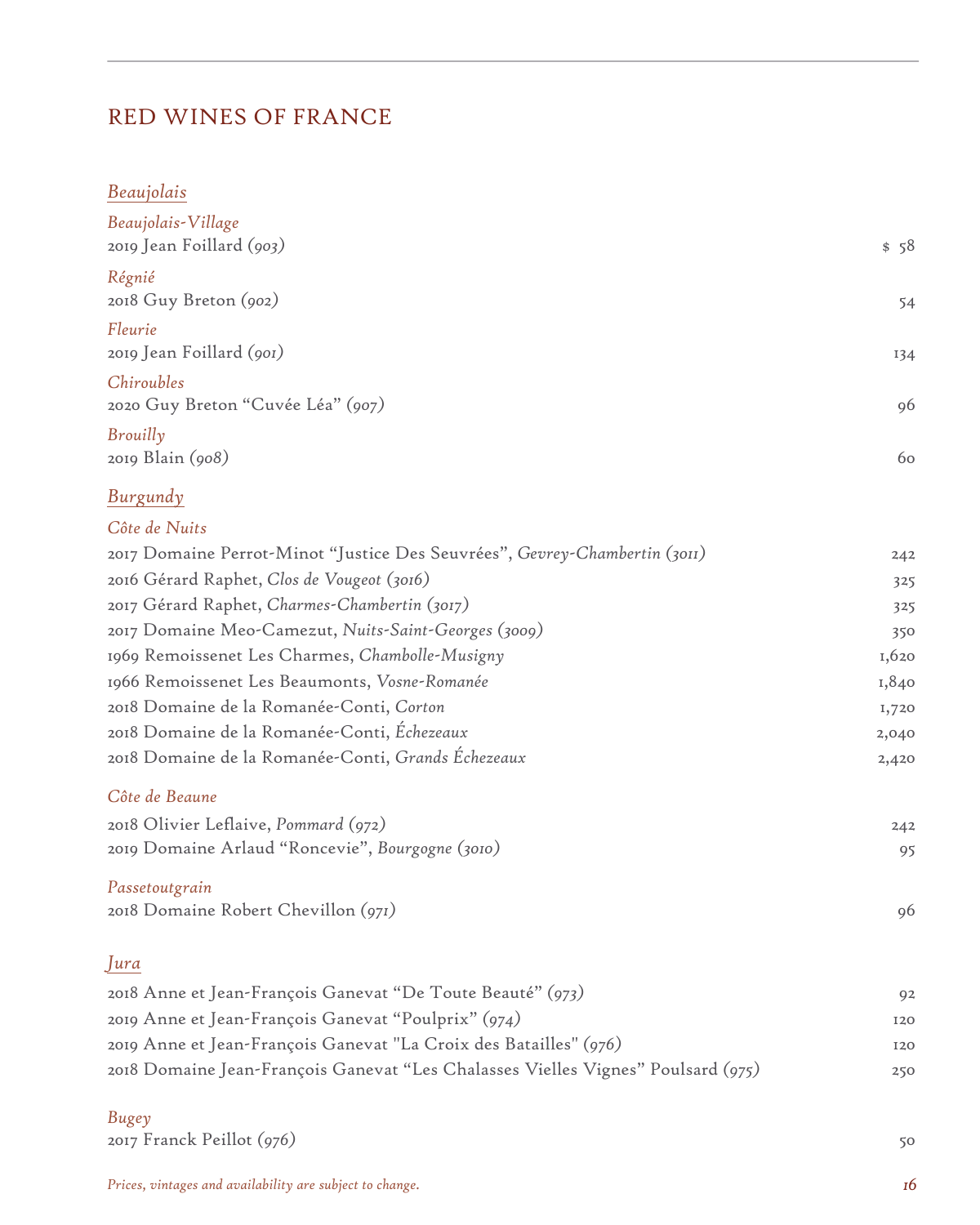## RED WINES OF FRANCE

### *Loire Valley*

| Saumur-Champigny                                   |            |
|----------------------------------------------------|------------|
| 2015 Clos Rougeard (982)                           | \$ 280     |
| Chinon                                             |            |
| 2019 Bernard Baudry "Les Grézeaux" (984)           | 75         |
| 2018 Bernard Baudry "La Croix Boissee" (985)       | <b>II5</b> |
| Cheverny                                           |            |
| 2019 Pierre-Olivier Bonhomme "La Boissière" (986)  | 98         |
| Jasnières                                          |            |
| 2018 Domaine le Briseau "Le Temps d'Aimer" (989)   | 98         |
| Bordeaux - Left Bank                               |            |
| Haut-Médoc                                         |            |
| 2016 Château Larose-Trintaudon (BTG)               | \$66       |
|                                                    |            |
| Saint-Estèphe                                      |            |
| 2014 Château Cos d'Estournel, Deuxièmes Cru (3031) | 395        |
| Margaux                                            |            |
| 2015 Château Giscours, Troisièmes Cru (3033)       | 162        |
| 2015 Château Palmer, Troisièmes Cru (3036)         | 860        |
| 1995 Château Margaux, Premier Cru (3001)           | 1,470      |
| Pauillac                                           |            |
| 2009 Château Lynch-Bages, Cinquiéme Cru (3034)     | 630        |
| 2015 Château Mouton Rothschild, Premier Cru (3003) | 1,375      |
| Fronsac                                            |            |
| 2016 Château Haut Lariveau (3032)                  | 94         |
| Bordeaux - Right Bank                              |            |
| Pomerol                                            |            |

2016 Château Rouget *(3038)* 190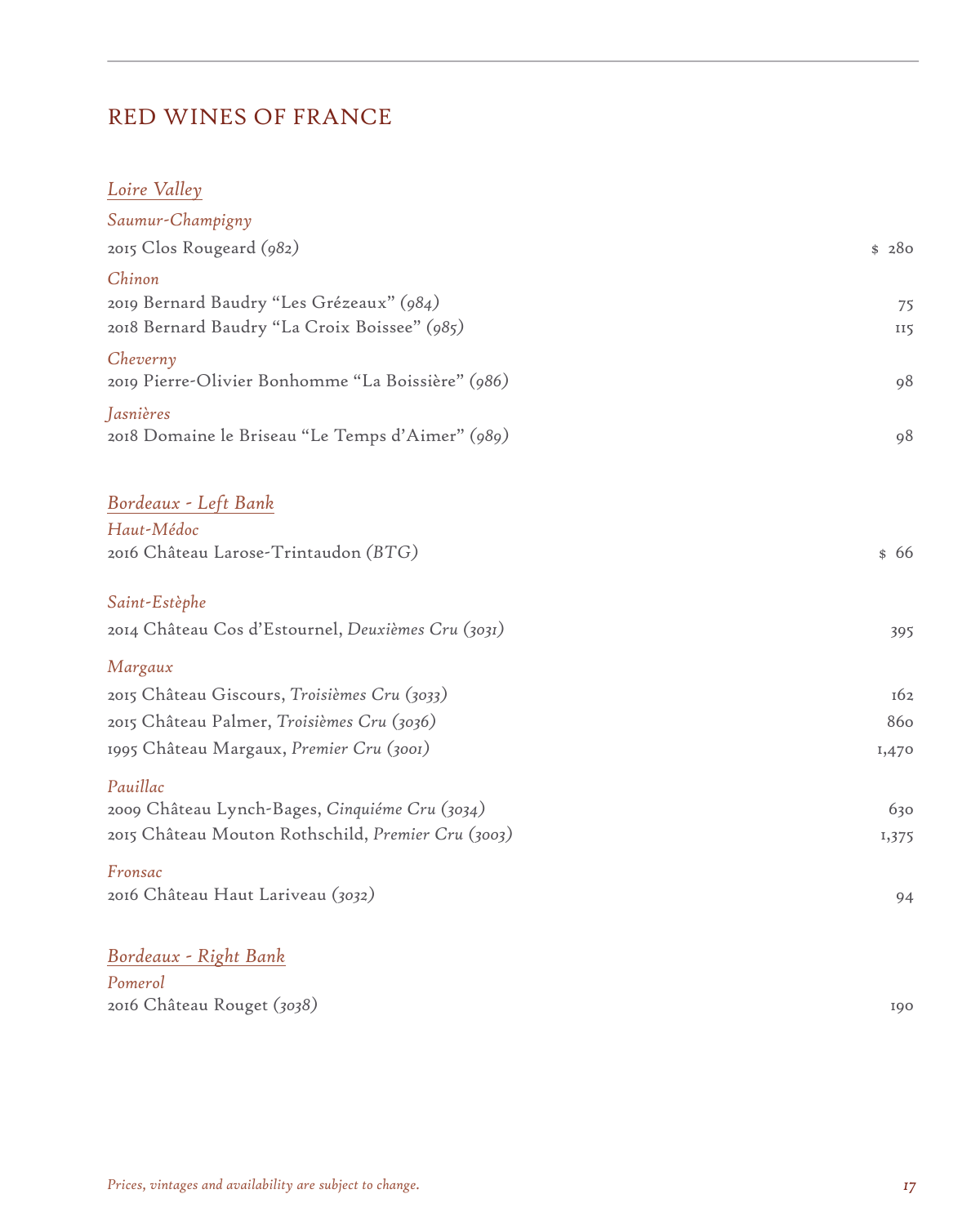### RED WINES OF FRANCE

### *Rhone Valley*

| Côte-Rôtie                                                     |       |
|----------------------------------------------------------------|-------|
| 2017 Domaine Jamet (3051)                                      | \$325 |
| 2015 E. Guigal "La Mouline" (3052)                             | 860   |
| 2015 E. Guigal "La Turque" (3053)                              | 860   |
| 2015 E. Guigal "La Landonne" (3054)                            | 965   |
| Hermitage<br>2015 Paul Jaboulet-Aîné "La Chapelle" (3061)      | 430   |
| Saint-Joseph<br>2018 E. Guigal "Lieu-Dit" (3071)               | 190   |
| Cornas<br>2017 Alain Voge "Vieilles Vignes" (1041)             | 162   |
| Châteauneuf-du-Pape<br>2018 Domaine de Vieux Telegraphe (1071) | 200   |
| Languedoc-Roussillon                                           |       |
| Corbieres                                                      |       |
| NV Castelmaure "La Buvette" (978)                              | 34    |
| Provence                                                       |       |
| Bandol                                                         |       |
| 2019 Domaine Tempier "La Tourtine" (1082)                      | 192   |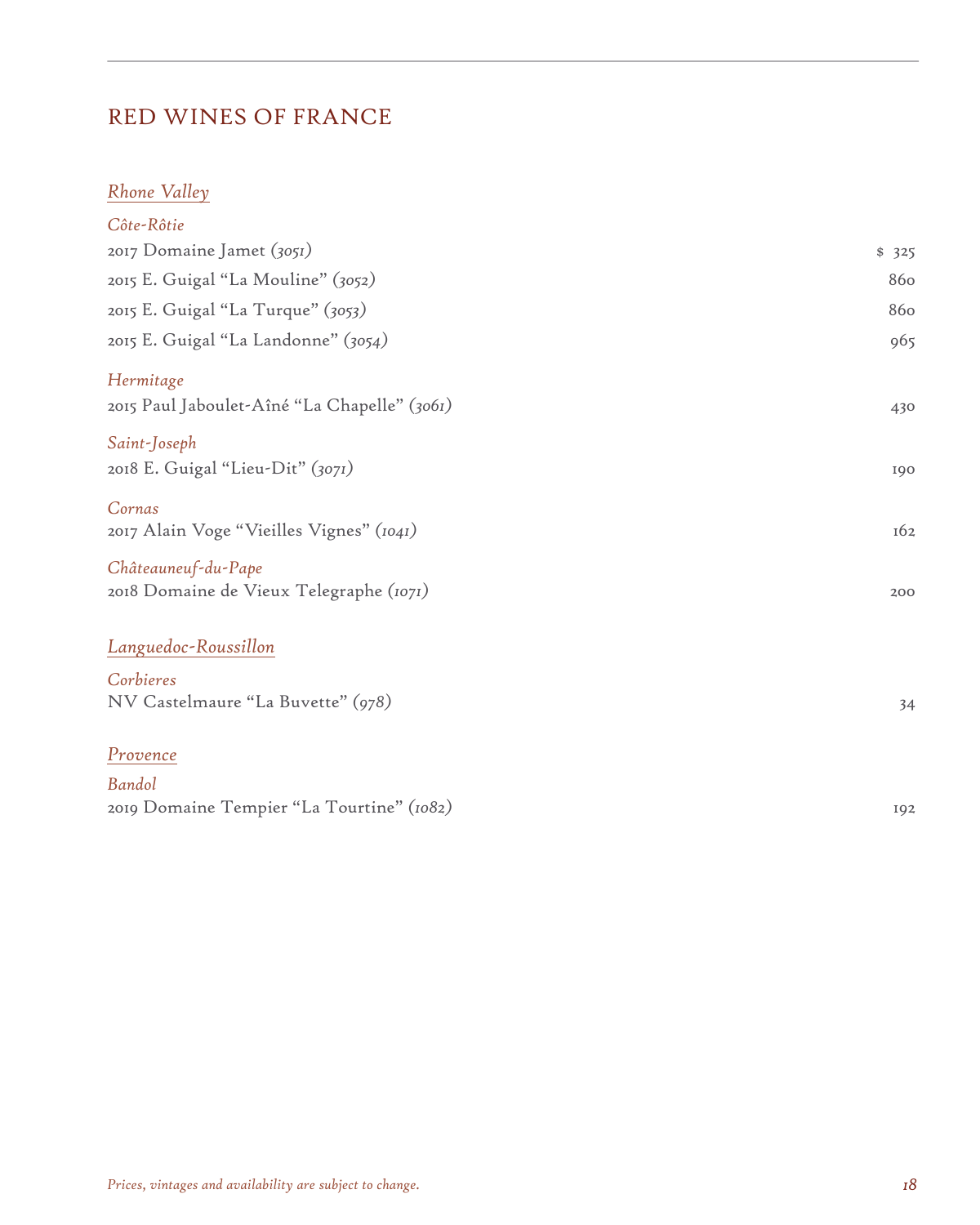# RED WINES OF ITALY

### *Piedmont*

| <b>Barbaresco</b>                                           |       |
|-------------------------------------------------------------|-------|
| 2017 Marchesi di Gresy "Martinenga" (1221)                  | \$130 |
| 2017 Gaja (1227)                                            | 400   |
| 2016 Gaja (1223)                                            | 375   |
| 2015 Gaja "Sorí San Lorenzo" (1224)                         | 850   |
| Langhe                                                      |       |
| 2018 Marchesi di Gresy Nebbiolo (1225)                      | 65    |
| 2018 Domenico Clerico "Capisme-e" Nebbiolo (1226)           | 60    |
| 2011 Gaja "Sperss" (1234)                                   | 480   |
| Asti<br>2020 Pico Maccario "Lavignone" Barbera d'Asti (BTG) | 50    |
| Barolo                                                      |       |
| 2014 Elio Altare "Cerretta" Riserva (1238)                  | 325   |
| 2014 Aldo Conterno Bussia (1236)                            | 195   |
| 2017 Gaja "Dagromis" (1235)                                 | 256   |
| Friuli                                                      |       |
| Isonzo                                                      |       |
| 2004 Radikon Merlot (500ml) (3130)                          | 195   |
| 2004 Radikon "Pignoli" (500ml) (3131)                       | 195   |
| 2018 Radikon Giulia "RS" (3132)                             | 88    |

#### *Lazio*

| Olevano Romano                                  |  |
|-------------------------------------------------|--|
| 2016 Cantine Riccardi "Reale Collepazzo" (1239) |  |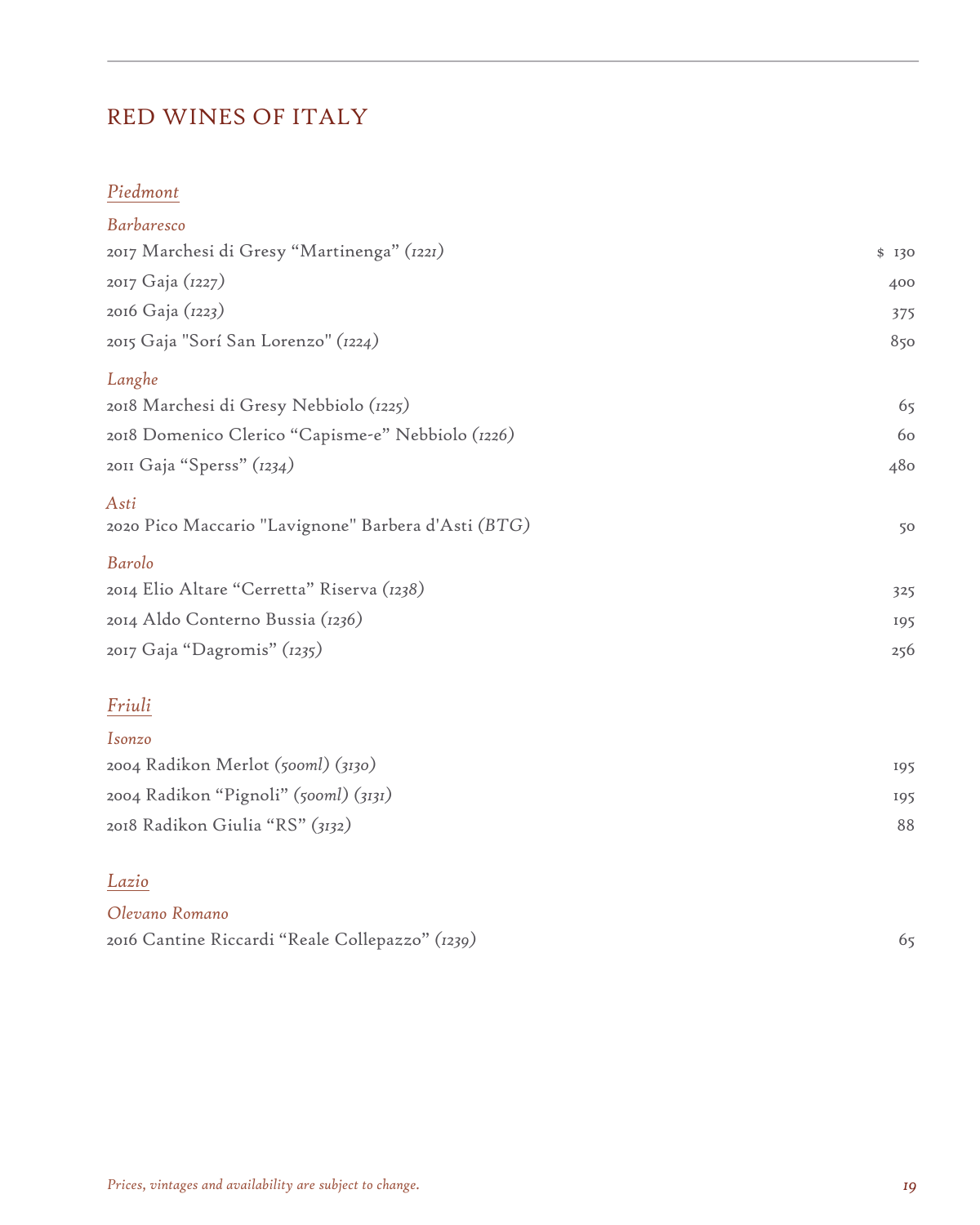# RED WINES OF ITALY

| Tuscany                                                          |      |
|------------------------------------------------------------------|------|
| Chianti Classico<br>2016 Montesecondo "Anfora Tin" (1241)        | \$86 |
| Bolgheri<br>2017 Tenuta San Guido "Guidalberto" (1251)           | 105  |
| Brunello di Montalcino                                           |      |
| 2016 Le Ragnaie (1244)                                           | I40  |
| 2011 Biondi Santi (1245)                                         | 725  |
| Puglia                                                           |      |
| 2020 Fatalone "Teres" Primitivo (1260)                           | 48   |
|                                                                  |      |
| Sicily                                                           |      |
| Terre Sicilliane                                                 |      |
| 2018 Arianna Occhipinti "Siccagno" Nero d'Avola (1262)           | 90   |
| 2019 Arianna Occhipinti Frappato (1263)                          | 100  |
| Etna                                                             |      |
| 2015 Tenute Bosco "Vico" (1271)                                  | 220  |
| Cerasuelo di Vittoria                                            |      |
| 2016 Arianna Occhipinti "Grotte Alte" (1282)                     | 160  |
| Veneto                                                           |      |
| Valpolicella                                                     |      |
| 2007 Bertani Amarone della Valpolicella Classico (1284)          | 245  |
| 2012 Giuseppe Quintarelli Valpolicella Classico Superiore (1285) | 215  |
| Veneto                                                           |      |
| 2013 Giuseppe Quintarelli "Rosso Ca' del Merlo" (1286)           | 165  |
| 2017 Giuseppe Quintarelli "Primofiore" (1287)                    | 165  |
|                                                                  |      |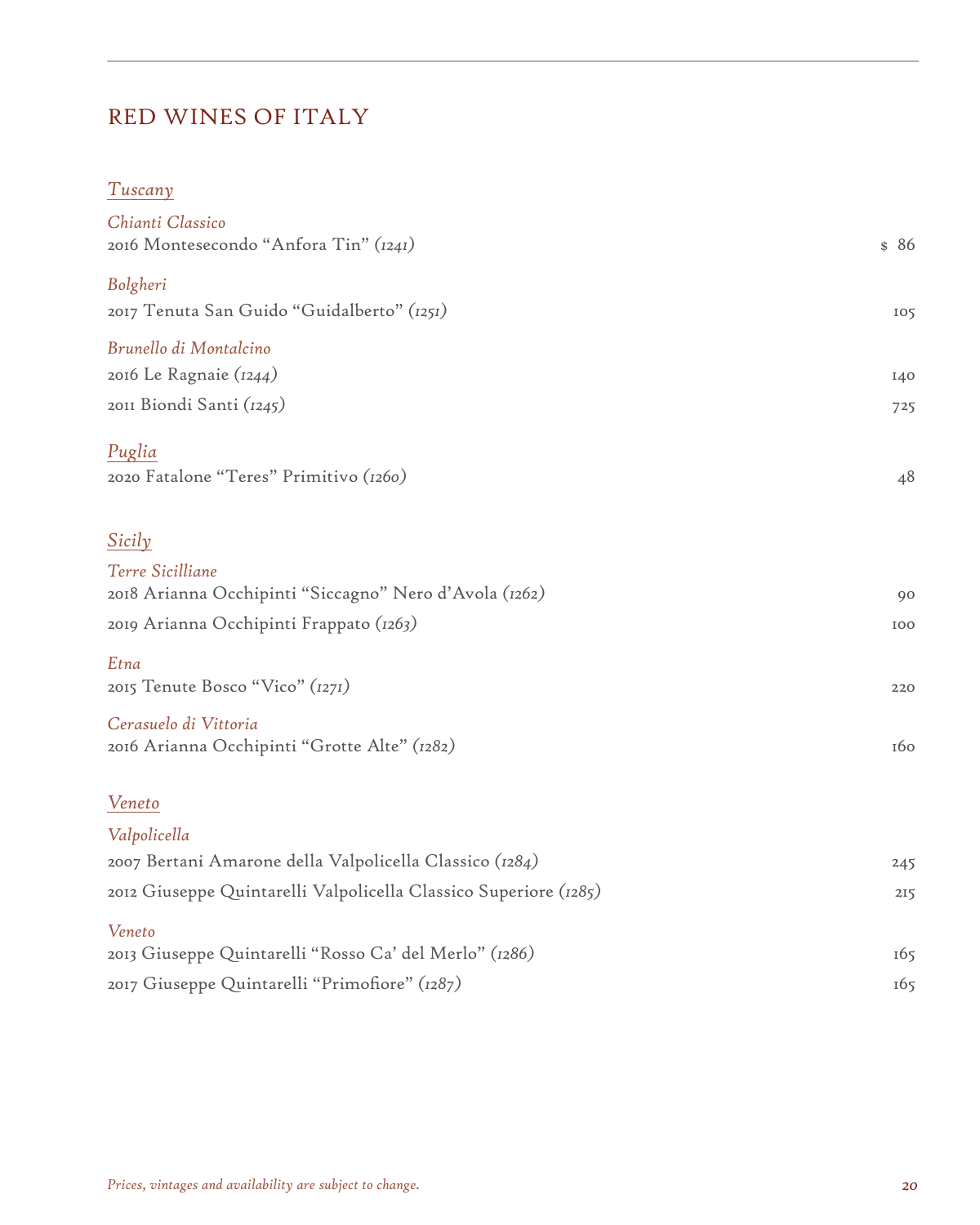## RED WINES OF SPAIN

### *La Rioja*

| Rioja Alta                                                   |            |
|--------------------------------------------------------------|------------|
| 2012 Akutain, Reserva (1290)                                 | \$75       |
| 2013 R. López de Heredia "Viña Cubillo" Crianza (BTG)        | 62         |
| 2009 R. López de Heredia "Viña Bosconia" Reserva (3166)      | 87         |
| 2009 R. López de Heredia "Viña Tondonia" Reserva (3167)      | <b>II5</b> |
| 2001 R. López de Heredia "Viña Tondonia" Gran Reserva (3168) | 295        |
| 2015 LAN "Culmen", Reserva (1296)                            | 217        |
| 2014 C.V.N.E "Imperial" Gran Reserva (1295)                  | 195        |
| Rioja Alavesa<br>2011 Chavarri "Izarbe" Reserva (1292)       | 80         |
| Rioja Oriental                                               |            |
| 2015 Baron de Ley Reserva (1291)                             | 54         |
| 2014 Baron de Ley Gran Reserva (1293)                        | 82         |
| Galicia                                                      |            |
| Ribeira Sacra                                                |            |
| 2018 Guimaro "Camino Real" (1301)                            | 65         |
| 2019 Envinate "Lousas" (1302)                                | 85         |
| Catalonia                                                    |            |
| Montsant<br>2017 Sindicat la Figuera (1306)                  | 55         |
| Priorat<br>2017 Clos Mogador "Manyetes", Gratallops (1312)   | 215        |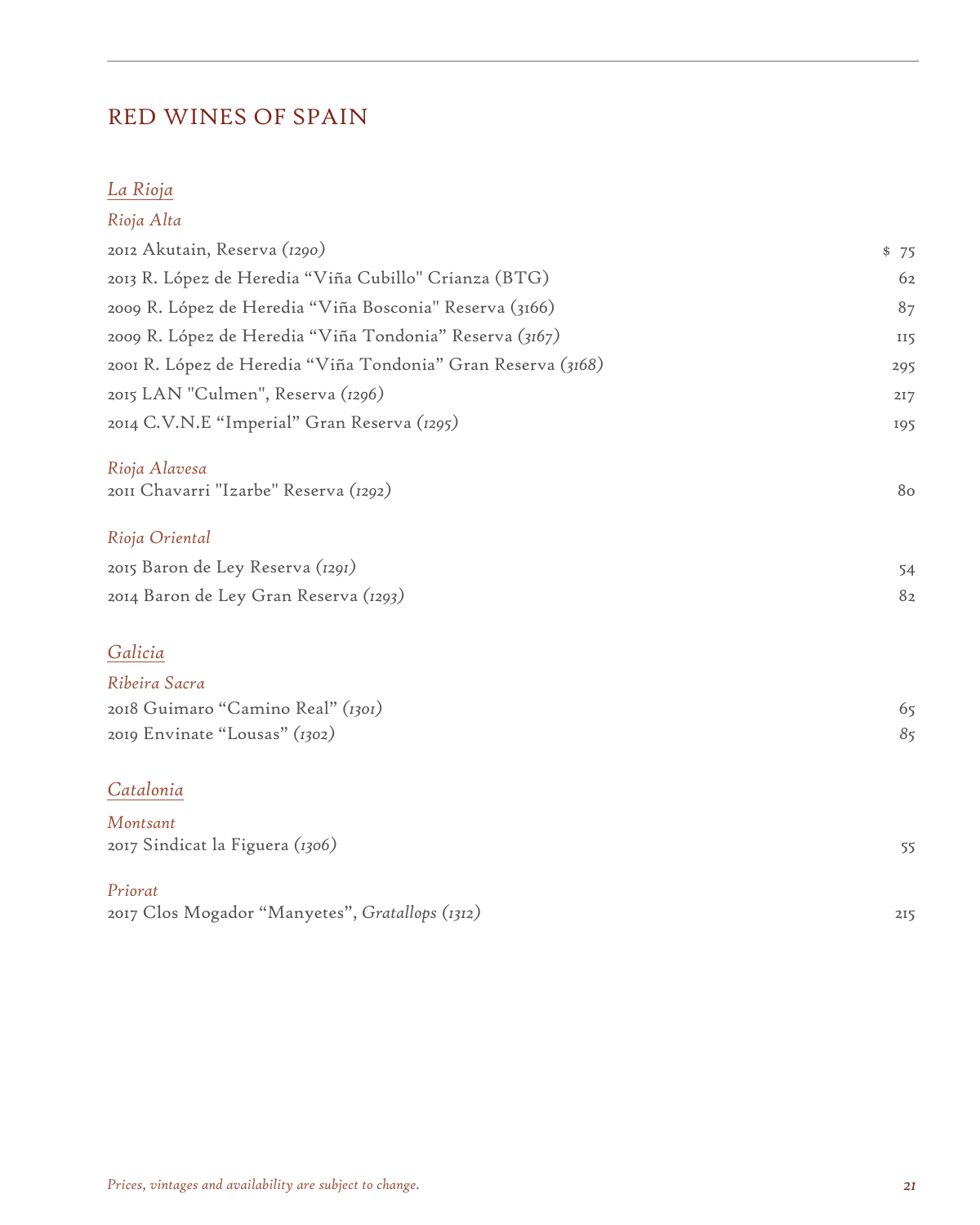## RED WINES OF SPAIN

| Castilla y León                       |     |
|---------------------------------------|-----|
| Ribera del Duero                      |     |
| 2018 Pesquera Crianza (1320)          | 78  |
| 2015 Vega Sicilia "Valbuena 5" (1321) | 325 |
| 2010 Vega Sicilia "Unico" (3173)      | 650 |
| Castilla-La Mancha                    |     |
| Almansa                               |     |
| 2019 Envinate "Albahra" (1355)        | 54  |
| Valencia                              |     |
| 2020 Javi Revert "Sensal" (1356)      | 109 |
| Murcia                                |     |
| Jumilla                               |     |
| 2017 Luzón Monastrell (1358)          | 42  |
| Canary Islands                        |     |
| Lanzarote                             |     |
| 2018 Puro Rofe "Rofe" (1359)          | 95  |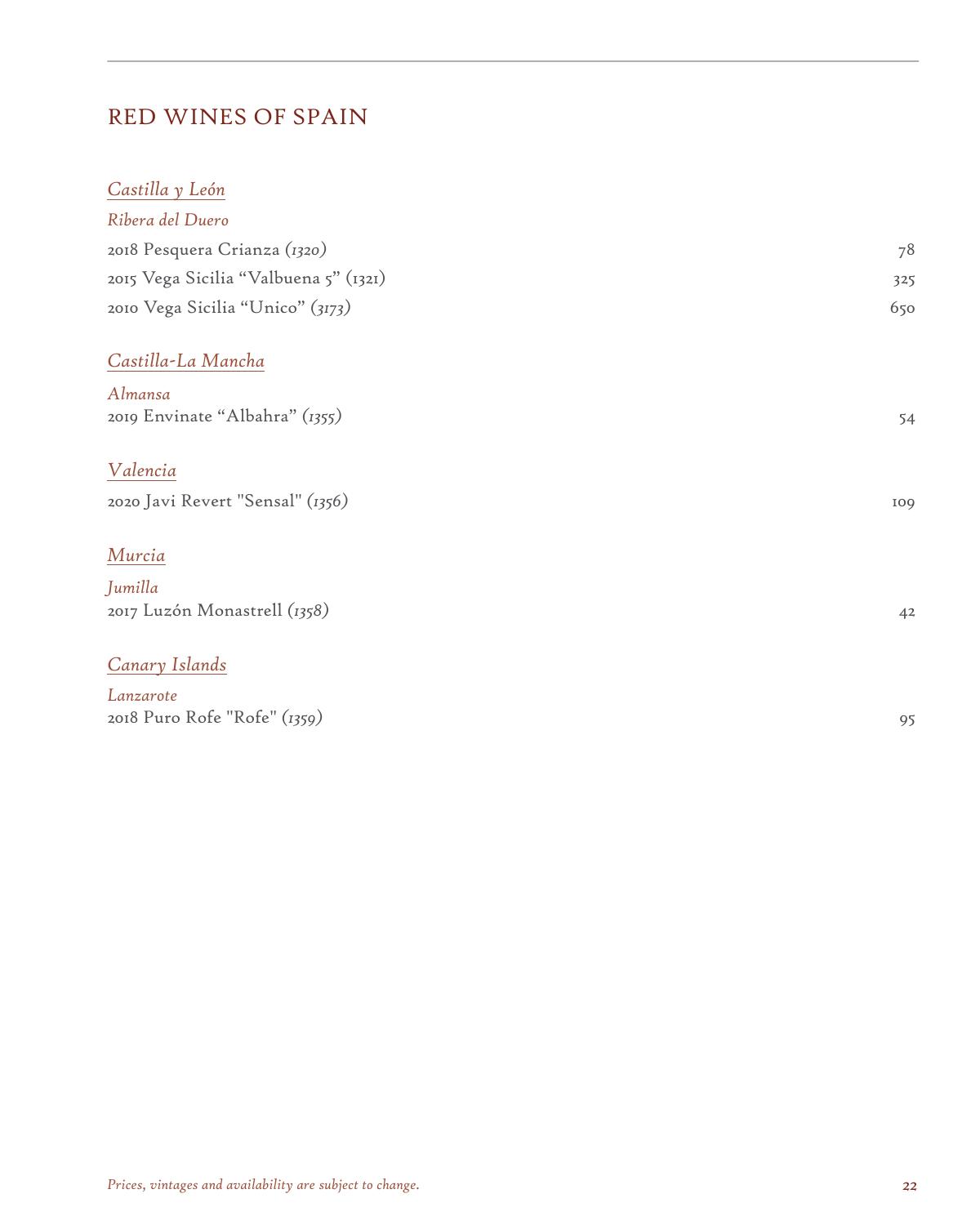# RED WINES OF GERMANY, MACEDONIA AND LEBANON

#### *Austria*

| Neusiedlersee<br>2020 Christian Tschida "Engel Auf Erden" (1374) | \$85 |
|------------------------------------------------------------------|------|
| Germany                                                          |      |
| Pfalz                                                            |      |
| 2017 Darting Pinot Meunier Trocken (1370)                        | 52   |
| Macedonia                                                        |      |
| Tikveš                                                           |      |
| 2017 Tikveš Winery "Barovo" (1371)                               | 54   |
| Lebanon                                                          |      |
| Bekaa Valley                                                     |      |
| 2017 Château Musar "Hochar Père et Fils" (1372)                  | 75   |
| 1997 Château Musar (1373)                                        | 275  |
|                                                                  |      |